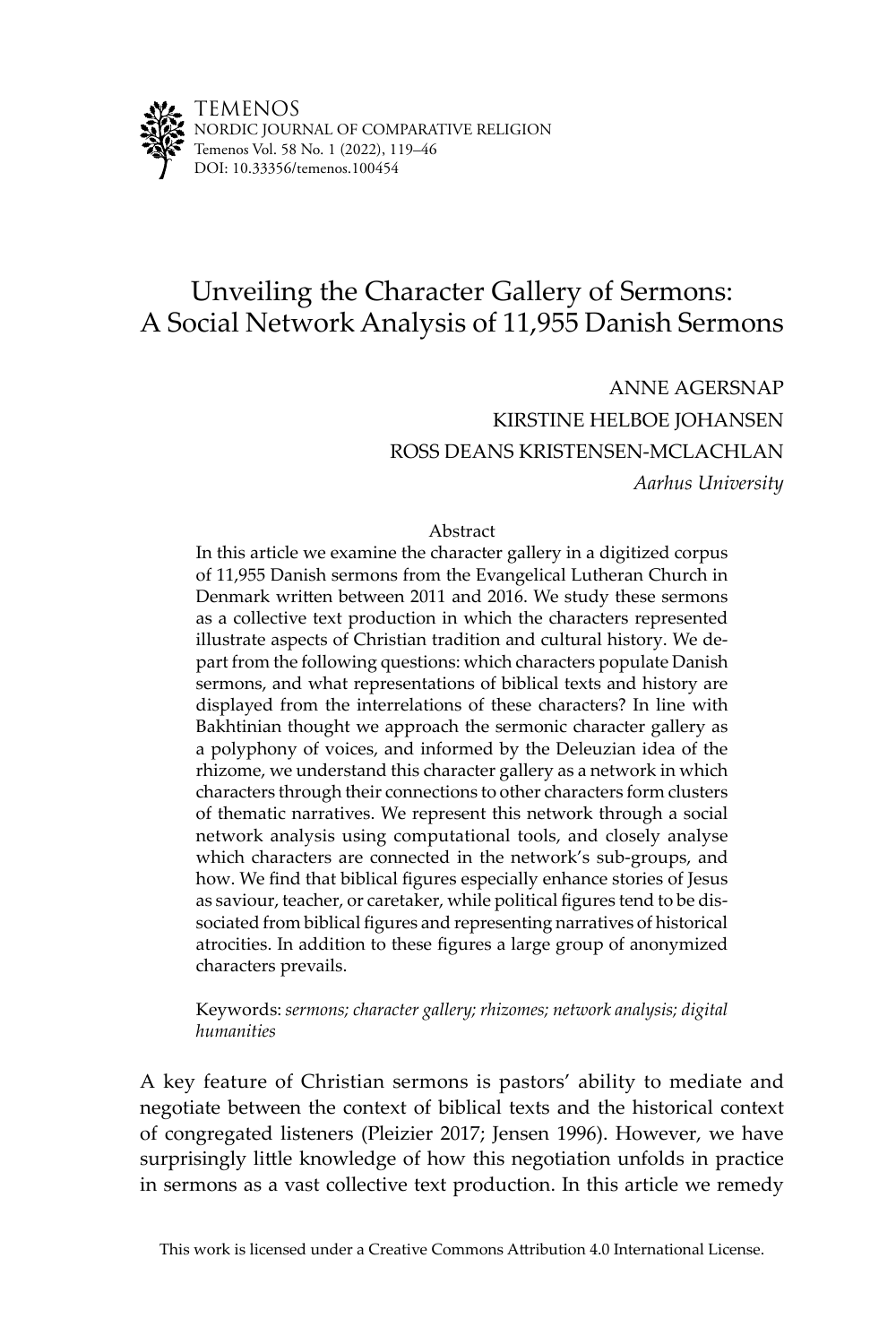this by arguing that the agents pastors inscribe in sermons provide unique and thus far unexplored knowledge of how pastors collectively navigate between biblical and cultural contexts in sermons. We take this first step by conducting an exploratory and computationally driven social network analysis of the character gallery in 11,955 sermons from 2011 to 2016 written by pastors in the Evangelical Lutheran Church in Denmark (ELCD). We start from this question:

*Which characters populate Danish sermons, and what representations of biblical texts and history are displayed from the interrelations of these characters?* 

Our approach draws inspiration from the current state of homiletics in the Nordic countries. It also represents a radical new path for studying sermons. In our study of the character gallery in the sermon corpus we emphasize the dialogical potential of sermons as proposed by the theologian Marlene Ringgard Lorensen (2013). Meanwhile, we shift the perspective from including a listener-oriented dialogue between preacher and congregants to including the unique dialogue between sermons, the Bible, and the surrounding culture, using the Deleuzian theory of *rhizomes*. We thus attend to sermons as a vast production of theological texts, providing historical documentations of Christianity and culture instead of attending to sermons' communicative function in church. To this end we follow theologian Clifton Guthrie's call for quantitative measures to study sermon content (Guthrie 2007).

# **The Evangelical Lutheran Church in Denmark**

Sermons depend on the church context and the prescriptions in force for preaching. The Evangelical Lutheran Church in Denmark is a majority church with a large membership (73.2 per cent of the entire population of Denmark as of 1 January 2022). However, membership is in stable decline, due primarily to demographic changes (down from 79.8 per cent of the entire population in January 2012). Despite its large membership, regular church attendance is low, with approximately 11 per cent of the population attending church at least once a month (Andersen et al. 2019). Although membership levels are declining in general, it is still common to engage in church ceremonies for important life events. For example, 81 per cent of all those who died received a church funeral in 2021.<sup>1</sup>

The ELCD is affiliated to the state of Denmark through the constitution, and there is no national synod. The church is organized in ten dioceses

<sup>1</sup> These statistics can be found at <https://www.folkekirken.dk/om-folkekirken/folkekirkeni-tal> and <https://www.km.dk/folkekirken/kirkestatistik/> accessed 2 May 2022.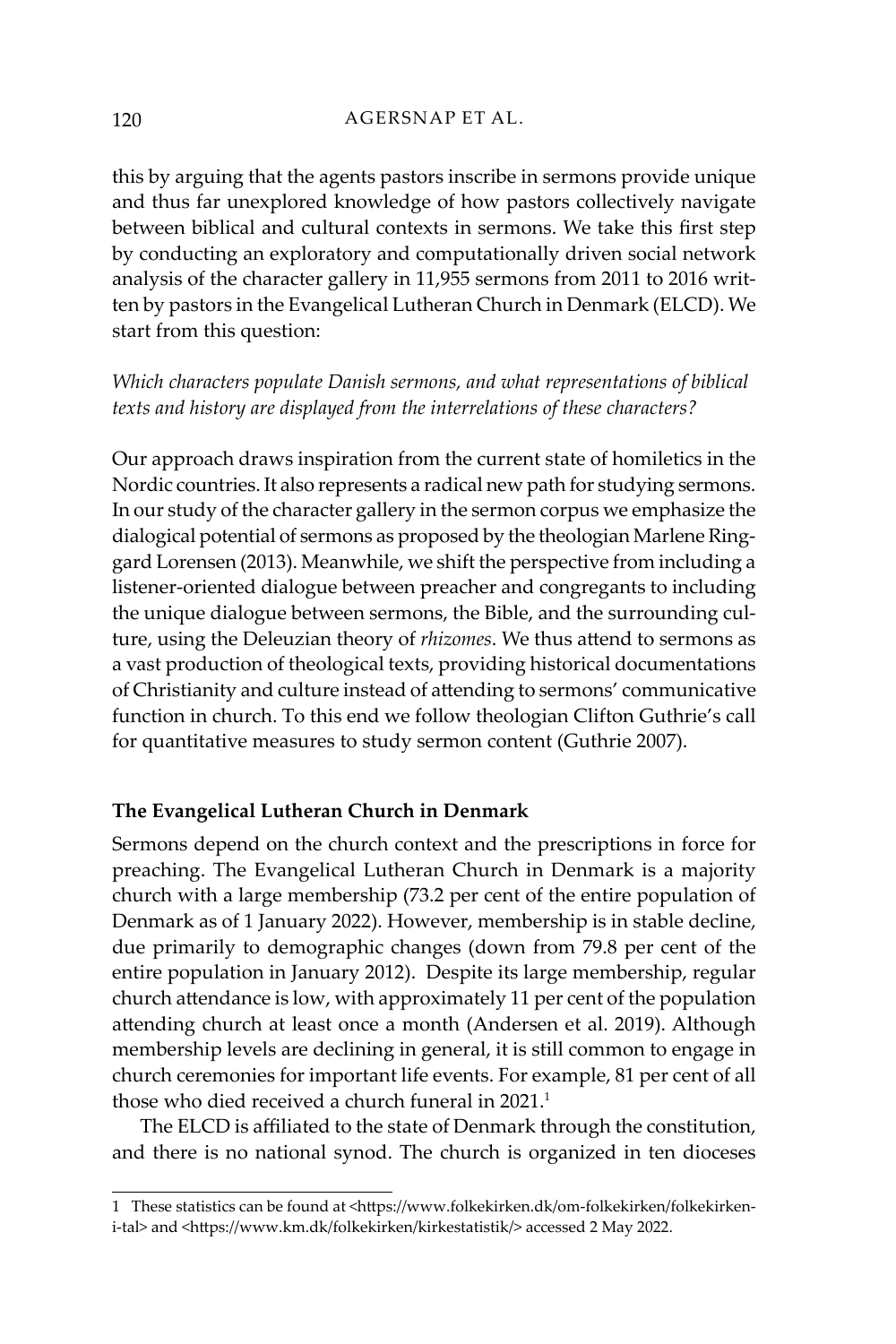supervised by ten bishops, and each diocese consists of deaneries and local parishes, in which the local congregational councils influence the local church's life.<sup>2</sup> As of 2016 the church had 2,169 parishes led by one or more pastor. ELCD pastors have a university theological degree and after their theological studies undergo the ELCD's practical pastoral training course to be ordained.3 In 1948 the ELCD was the first church to ordain female pastors, and slightly more pastors today are women – 55 per cent in 2014 (Henriksen 2014) – than men.

ELCD services follow a liturgical order approved by the bishops and authorized by the Queen of Denmark in 1992. However, the liturgical order describes several variations between which local parishes can choose. Yet the service must contain two or three bible readings: one from the Old Testament and/or epistles and one from the gospels. These readings are determined by two lectionaries – one for even and one for uneven liturgical years. The liturgical calendar has 69 holidays applicable for each Sunday in the calendar and Christian feasts, and pastors must always preach on the gospel pericope of the given holiday. Most services take place on Sundays before noon. Given that there are 2,169 parishes, it follows that approximately the same number of sermons are delivered every week. However, the church does not keep statistics for the precise number of sermons delivered in ELCD parishes, which also include sermons for feasts and special services (for example, at nursing homes) in addition to the weekly Sunday services.

The study in this article is based on analyses of a sermon corpus of 11,955 ELCD sermons mainly from 2011 to 2016, written by 95 pastors.<sup>4</sup> Assuming that 2,169 sermons are delivered every week – with the previously mentioned reservations in mind – the corpus comprises roughly two per cent of all the sermons delivered in a year. The corpus was opportunistically sampled directly from pastors, meaning it is not a representative sample, forming instead a case of sermons in the ELCD from the stated period. However, despite inherent imbalances, the corpus still exhibits relevant variations in terms of metadata (date, holiday, parish size, and diocese, as well as gender, age, and place of education). There is a slight overrepresentation of sermons by men in the data (M: 57 per cent; F: 43 per cent). The pastors were born between 1950 and 1988, and most of the sermons were written by pastors

<sup>2</sup> For further information about the Evangelical Lutheran Church in Denmark, see Nielsen and Kühle (2011) or Christoffersen (2010).

<sup>3</sup> Parish statistics can be found at <https://www.folkekirken.dk/om-folkekirken/organisation/ sogn>, accessed 3 December 2021.

<sup>4</sup> The corpus is hosted at Aarhus University and stems from a collaborative project. The project partners are data owner Kirstine Helboe Johansen (Dept of Theology), Anne Agersnap (Centre for Grundtvig Studies), Uffe Schjødt (Dept of the Study of Religion), Ross Kristensen-MacLachlan (Center for Humanities Computing Aarhus), and Kristoffer Laigaard Nielbo (Center for Humanities Computing Aarhus).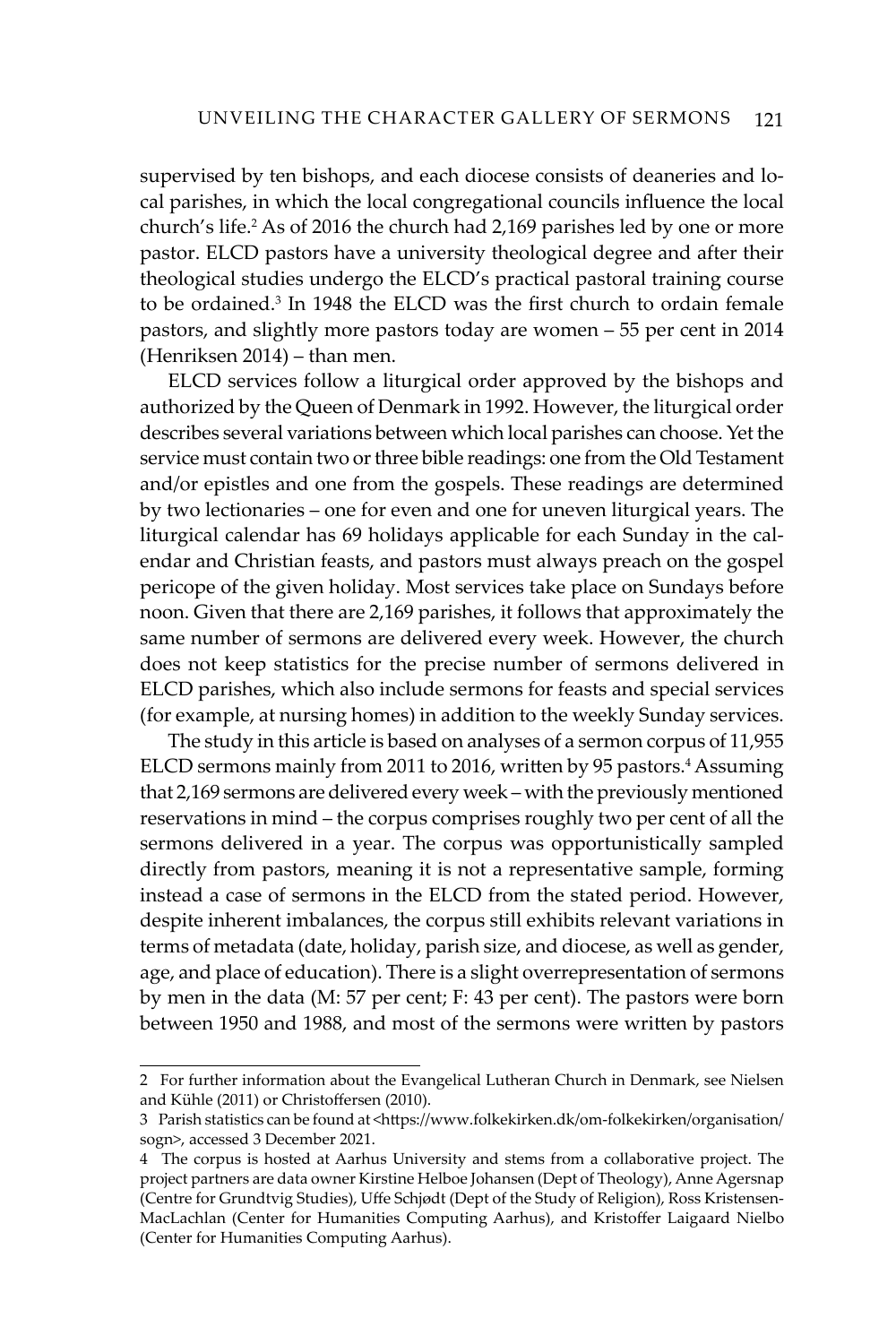born in the 1960s (45 per cent) and 1970s (25 per cent). Geographical dispersion is indicated based on the diocese to which the pastors belong. Since Danish dioceses encompass both large cities and small villages – except for the Diocese of Copenhagen, whose boundary corresponds to the capital's boundary – the corpus does not account for the sermons' rural contra-urban areas. Approximately 96 per cent of the sermons in the corpus were written between 2011 and 2016, while a limited number were written on either side of this period. There is also a small number of sermons for which we have no date (approximately 0.02 per cent of the entire corpus).<sup>5</sup> Although the corpus is not a representative sample of sermons in the ELCD and has some inherent imbalances, it provides a comprehensive and important case sample for investigating pastors' documentations and practices of biblical, historical, and cultural narratives.

# **The empirical turn in homiletics: the Nordic context**

Taking inspiration from North America and Germany, the discipline of homiletics has recently undergone an empirical turn. This implies a focus on how sermons and preaching unfold today in practice instead of normative standards for preaching. The empirical approach has especially entailed a listener-oriented perspective that attends to how churchgoers hear and perceive sermons. From surveys to qualitative interviews the body of empirical work has evolved since the 1970s until today (Rietvald 2013). With inspiration from the North American *Other-wise Homiletics*, qualitative studies and the listener-oriented focus have also become influential in preaching studies in the Nordic countries (Lorensen and Johansen 2020). Influenced by Mikhail Bakhtin, Danish theologian Marlene Ringgaard Lorensen has investigated the dialogical potential of sermons (Lorensen 2013); a similar approach is found in the works of theologian Marianne Gaarden, who has studied sermons as dialogical phenomena between preacher and congregants with listeners as active co-authors (Gaarden 2014). Likewise, in Norway, Hilde Fylling has investigated churchgoers' expectations for sermons, and which aspects they find most compelling (Fylling 2015), and most recently, Linn Sæbø Rystad has demonstrated the complexities involved in preaching specifically for children (Rystad 2021).

Although this listener-oriented focus is paramount in the empirical turn, American theologian Clifton Guthrie argued in 2007 that quantitative approaches from other disciplines could provide an even wider scope for

<sup>5</sup> For a detailed presentation of the sermon corpus (sampling, annotation, and archiving procedures) and corpus statistics see Agersnap et al. (2020).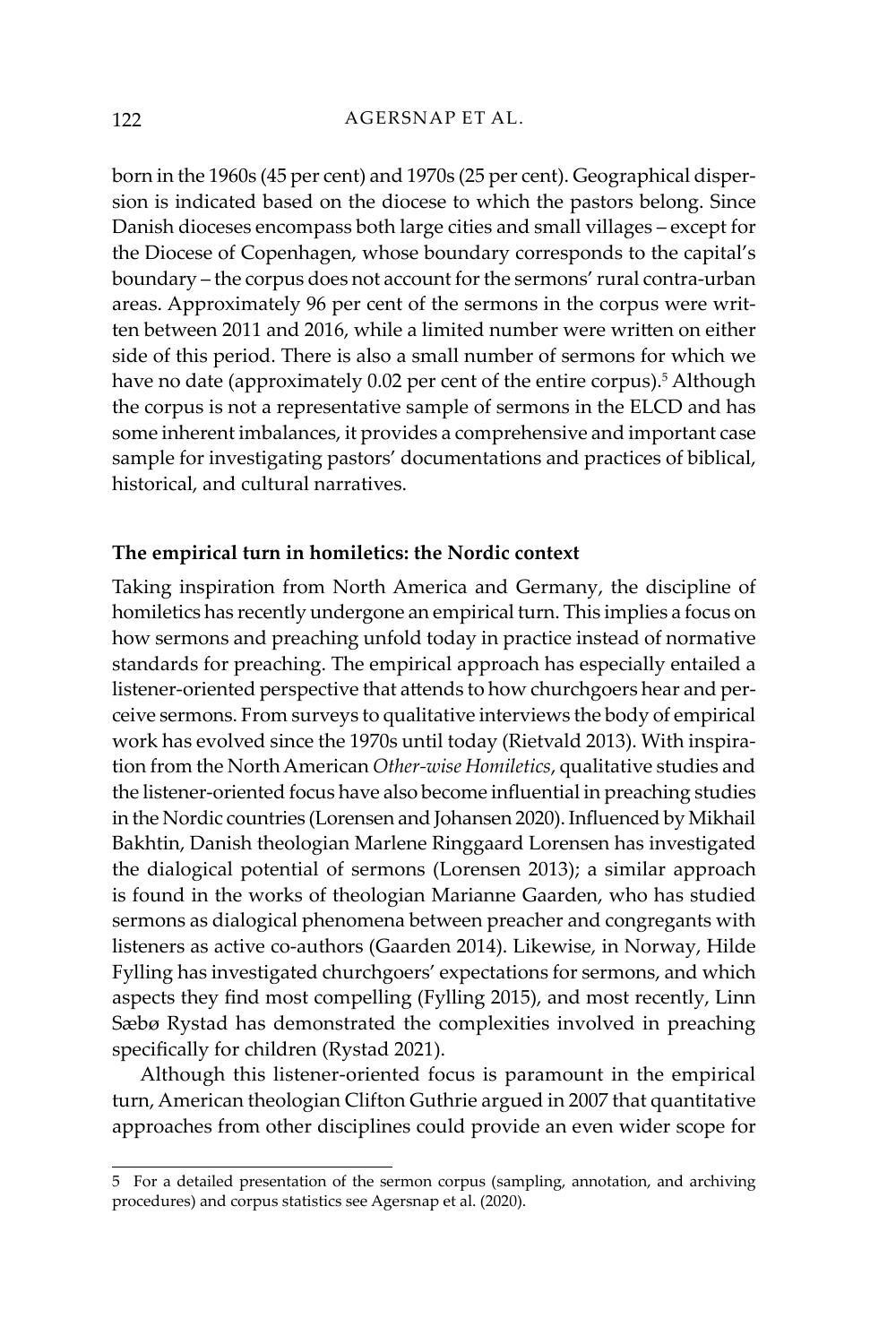understanding the practice of preaching. He especially emphasized that the analysis of sermon content was an underexplored aspect of quantitative research in homiletics, which otherwise tended to favour self-reporting surveys of preachers and congregants (Guthrie 2007). An example of the latter in a Nordic context is Svein Thorbjønsen's and Magne Supphellen's survey of Norwegian preachers' self-reported use of social-ethical topics in their sermons (Thorbjørnsen and Supphellen 2018). The focus on social-ethical issues also prevails in comparative studies of sermon texts in the Nordic countries – however, without using quantitative measures. These examples include Egil Morland's study of sermons during World War Two in Norway (Morland 2014), as well as comparative studies of sermons written during the 2015 refugee crisis (Lorensen et al. 2017; Angel and Johnson 2019). In contrast with these textual studies, Swedish linguist Hans Malmström has applied quantitative and computational resources to study around 150 written sermons from English-speaking denominations with a particular listener-oriented focus (Malmström 2014; 2015a; 2015b). However, the quantitative and computational approach to sermons is still very rare in the Nordic countries. The empirical turn in the Nordic countries has until now been largely characterized by qualitative interviews or text studies with a distinct focus on the communicative context in church. However, a less wellstudied aspect of sermons is their uniquely collective dimension. Within the computational turn in literary studies Franco Moretti has enhanced literary works of the same epoch as a collective text production, arguing:

(…) a field this large cannot be understood by stitching together separate bits of knowledge about individual cases, because it isn't the sum of individual cases: it's a collective system, that should be grasped as such, as a whole (Moretti 2007, 3–4)*.*

Similar to Moretti's perspective on literature, we depart from an understanding of sermons as a collective system: pastors formulate a weekly sermon, usually in the form of a written text, through which they interpret a prescribed gospel pericope from a shared historical and cultural horizon.<sup>6</sup> We therefore maintain the dialogical perspective from the listener-oriented focus and the social and historical focus from the Nordic qualitative text studies, while adopting computational tools and quantitative measures to study this dialogue in sermons as a collective text production.

<sup>6</sup> For a further developed understanding of sermons as a collective text system see Agersnap (2021).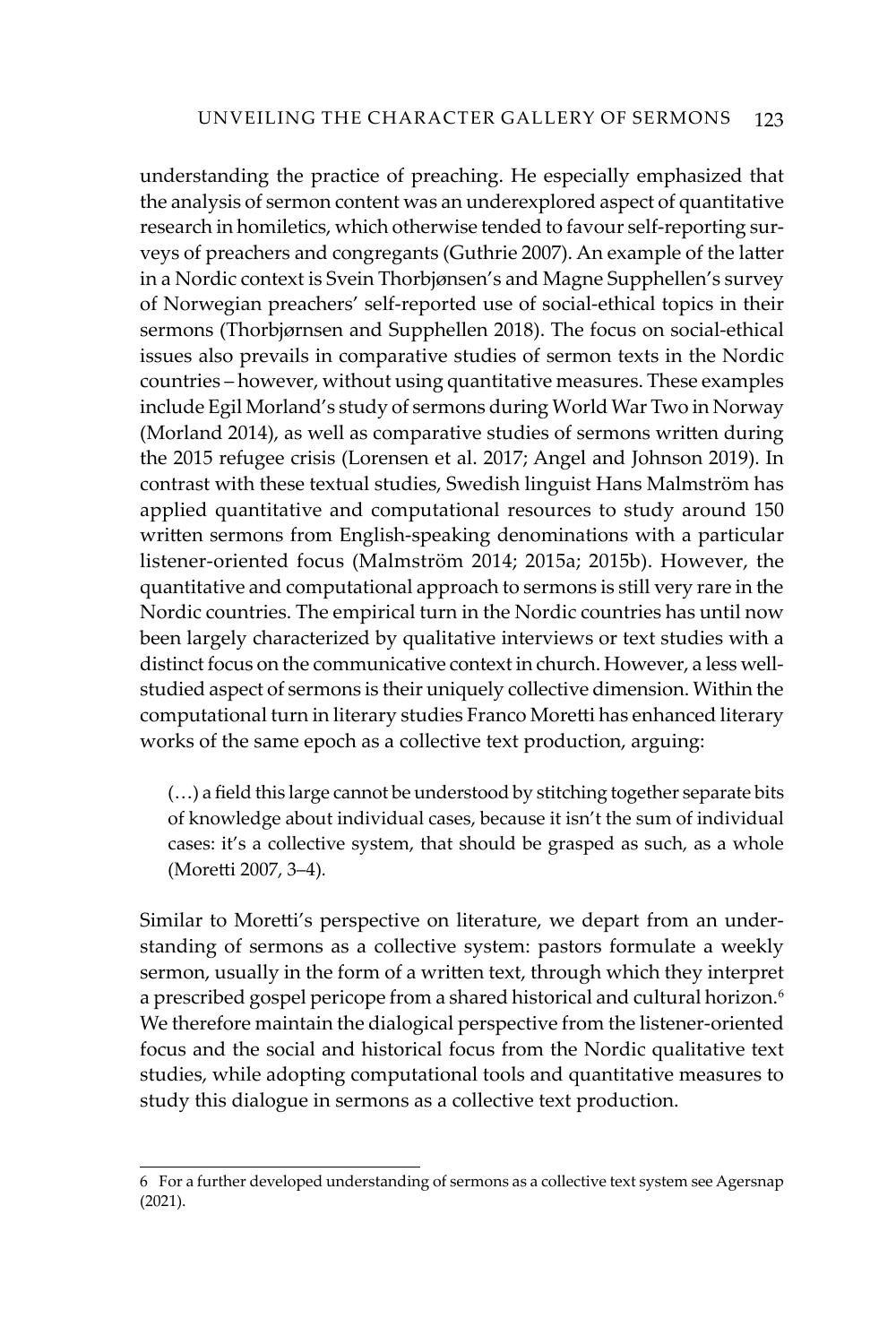#### **Sermons: a polyphony of voices**

The recent homiletical interest in the role of the listener was acknowledged and developed in the idea of the roundtable pulpit originally promoted by American theologian John McClure (McClure 1995), in which pastors are encouraged to invite congregants to a roundtable on the biblical text as part of their preaching preparation. Empirical research has shown that listeners do not necessarily limit their understanding to what the preacher expressly says or means. Rather, they creatively co-create and further develop the meaning of a given sermon, depending on their own context and reflection, as shown by Gaarden and Lorensen in the Nordic context (Gaarden and Lorensen 2013; Gaarden 2014).

Based on such empirical insights, homiletical interest has increasingly shifted to creating sermons open to a variety of individual interpretations. It is possible to create such sermons through direct interactions with potential listeners (and thereby co-authors), following the tradition of the roundtable pulpit (Lorensen 2013, 55). However, this also requires a re-evaluation of what a sermon is, and what the pastor ought to achieve when preaching. Inspired by Russian literary theorist Mikhail Bakhtin, Lorensen strongly distances herself from the sermon as a transmission that attempts to convey a meaning from the preacher to the listeners as passive recipients. Lorensen instead follows Bakhtin in understanding language as dialogical. From this Bakhtinian perspective language and communication is – or should be – dialogical and deeply oriented towards the other as itself a subject. Lorensen thus introduces the Bakhtinian concept of polyphony to suggest how an author can renounce monological privileges and instead seek to establish polyphonic interactions between autonomous characters in the text (Lorensen 2013, 66). For the communication taking place this means

…the addressee does not just hear one voice, that of the author, but many voices, voices belonging to 'personalities' with whom the reader, via the act of reading, is drawn into a dialogue. In this polyphonic encounter the border between discourse and reality is transcended (Lorensen 2013, 66).

This ideal of open dialogue – a polyphony of voices that invites the recipients of the novel or sermon to participate as active interpreters and co-creators – was developed by Lorensen and has recently gained empirical support (Lorensen 2016; Lorensen and Buch-Hansen 2018). However, in this article we will focus on the characters who *embody* the polyphony of voices rather than the recipients or the co-creative listening process.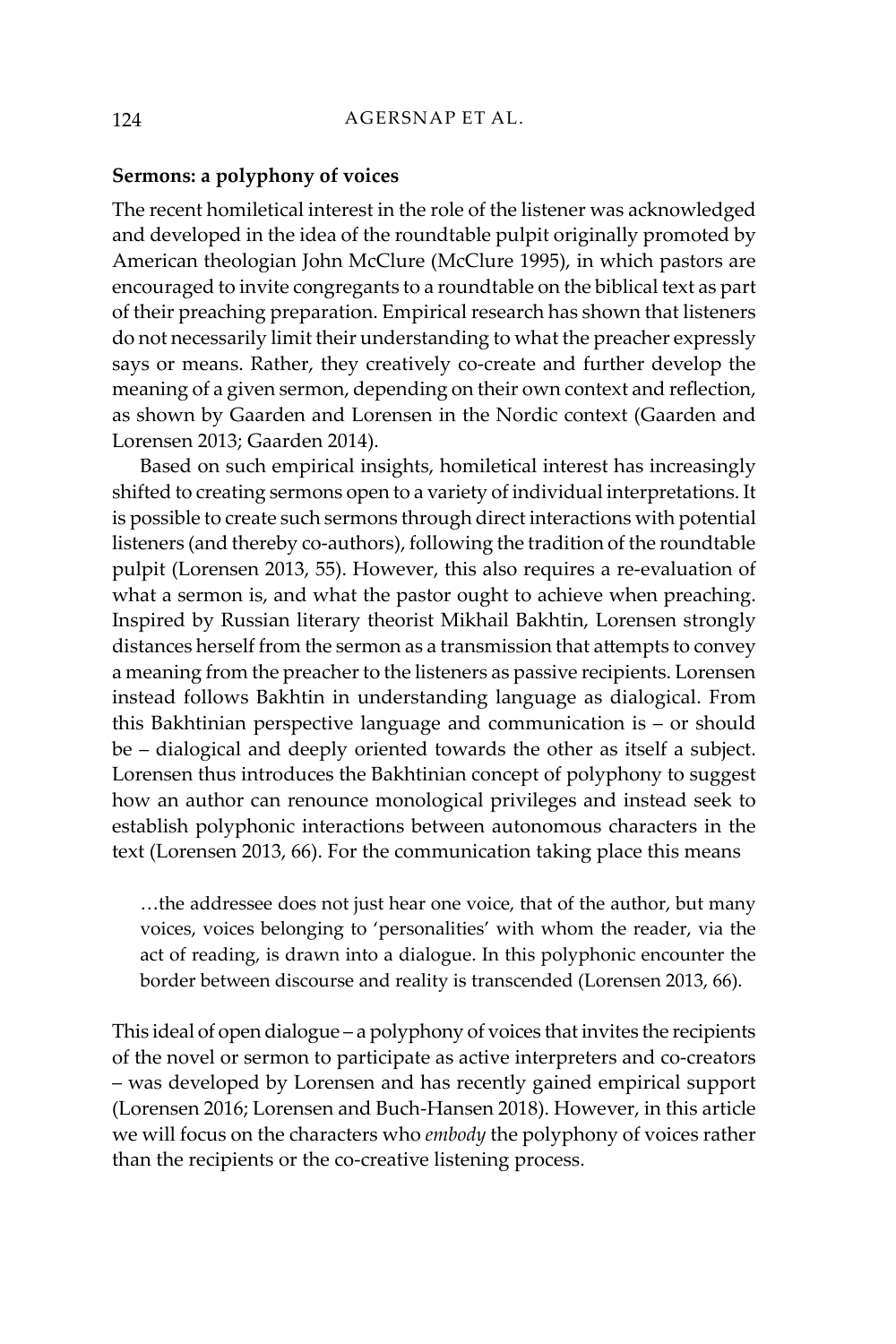In contrast with novels and other literary texts, sermons are not fictional, and the characters included are always known in principle beforehand. This pertains to both biblical and non-biblical characters. Although the pastor is responsible for inviting voices into the sermon and constructing their roles, the characters themselves evoke other stories and contexts in which they occur, along with previous encounters between these characters and the listeners. From a cognitive-linguistic perspective we can say that these characters act as *reference points* (Langacker 2009, 83–85). These reference points may provide access to richly textured background knowledge, meaning that the mere mention of certain characters can result in a wide range of connotations for certain listeners (Semino 1997, 119–159). The characters are therefore not floating signifiers to which the pastors assign meaning; they already bear meaning, and it is as such that they enter sermons.

# **Rhizomatic networks**

To uncover not only who the characters in the sermons are, but also how they are interrelated and connected, we deploy the Deleuzian concept of rhizomes (Delueze and Guattari 1980). Gilles Delueze and Félix Guattari distinguish between *the tree* and *the rhizome* as systems of thinking. Arborescent thinking is linear and vertical: the tree can only grow in one predefined direction, and all its many branches develop from the same stem. This arborescent mode thus represents coherence and unity across time and space. In contrast, a rhizome is an open system that establishes connections between elements in all directions and has no clear beginning or endpoint. A prototypical rhizomatic structure is an animal burrow, with underground tunnels that connect chambers in several different and often unpredictable ways. Unlike the tree that grows in a linear predefined direction, the rhizome is changeable and develops horizontally because of momentary interactions between elements. From a Deleuzian perspective human activity can also be understood rhizomatically: environments and encounters affect human beings in unforeseeable ways to produce new emotions, thoughts, and concepts (Deleuze and Guatteri 1983, 1–58).

We argue that sermons can also be understood rhizomatically. They are affected by given contextual factors such as the time of the year or the specific congregation. Moreover, the characters included in the sermons are connected with a range of external contexts, whether biblical, political, the media, or the arts (to name only a few examples). In other words sermons facilitate interrelations between characters with a wide range of different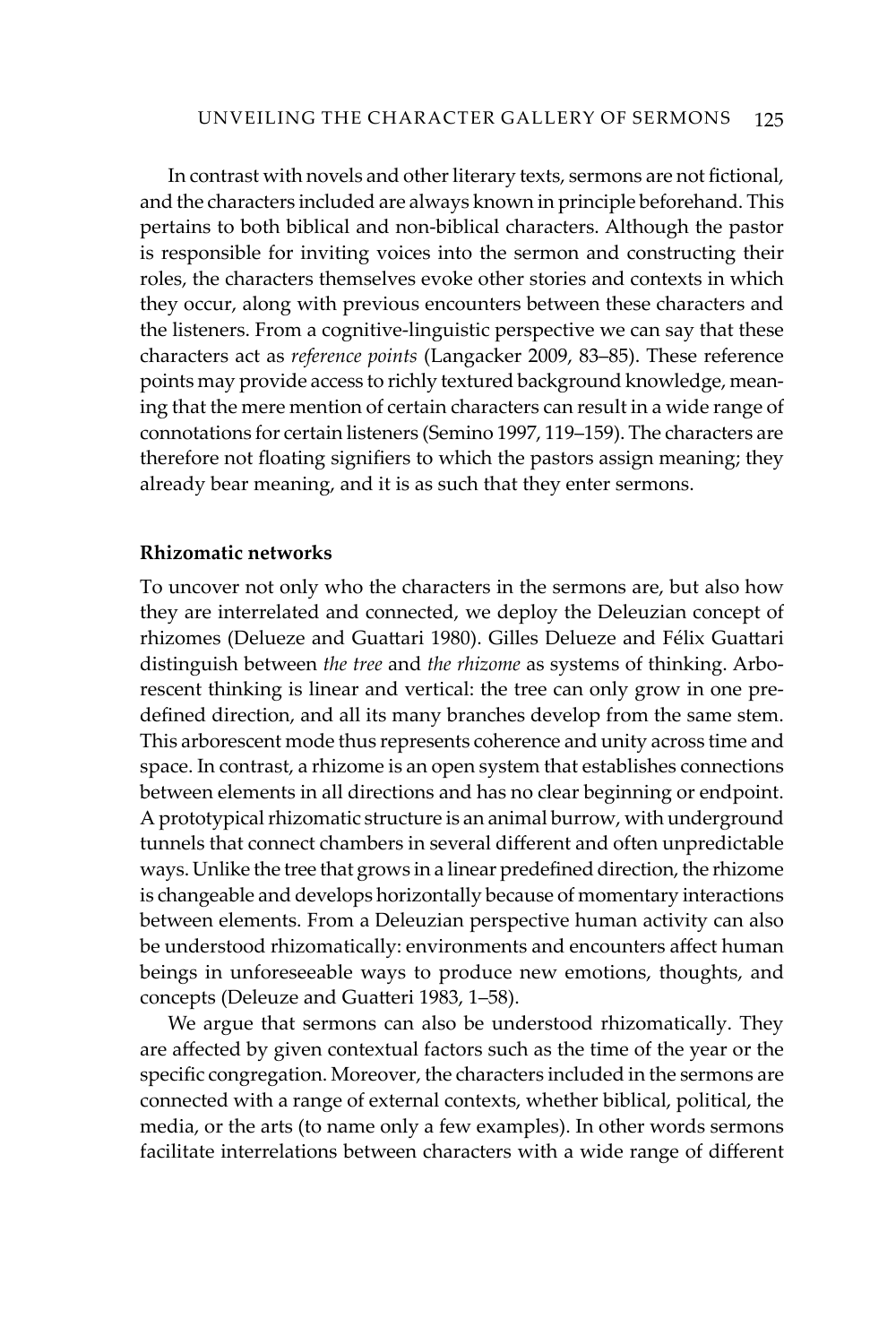cultural connotations. In this sense sermons – specifically understood as a collective text production in line with Moretti – are an ongoing process of production and re-production, establishing and dissolving interactions between different spheres of culture through the characters pastors choose to include or exclude.

#### **Methods**

We study sermon characters as a character gallery. To this end we develop a pipeline for extracting and identifying characters in the corpus and representing and interpreting the relations between them in a rhizomatic network. This involves the combination of computational tools with manual analyses.<sup>7</sup> We use a computational method known as *Named Entity Recognition* (NER) (Jurafsky and Martin 2009) $^8$  to automatically extract all references to specific individuals in the corpus. The NER identifies 12,357 unique personal entities in the corpus. However, in some cases the software incorrectly tags certain linguistic features as referring to people, which we naturally need to eliminate. Furthermore, we wish to focus on the most common characters, and we therefore only include entities that occur ten or more times across the corpus. Many of the extracted entities also refer to the same characters appearing with different spellings, misspellings, and possessive forms. We therefore collapse these variations into one unique character.<sup>9</sup> After this entire process of cleaning we end up with a substantially reduced dataset of 600 unique characters. We then manually code the extracted entities by labelling them with metadata regarding their originating contexts, such as whether characters originated from biblical sources. We code each character as one of four types. *B* characters are characters from biblical sources; *N* characters are non-biblical but specific characters (for example, *C. S. Lewis*); *P* characters are non-specific characters with generic proper names (for example, *Anders*); and *R* characters are named according to a social role (for example, *Enken* (*the widow*) or *Kongen* (*the King*).

<sup>7</sup> Parts of this analysis have been presented as methodological examples of largescale textual analysis of Scandinavian languages in Agersnap and Johansen (2021).

<sup>8</sup> Additional details about computational methodology and the relevant code can be found in the online repository for this article, located here: <https://github.com/centre-for-humanitiescomputing/sermon-networks.dk>

<sup>9</sup> For example, we collapsed the extracted entities *Hitler*, *Hitler's*, and *Adolf Hitler* into one character under the name *Adolf Hitler*. If a character name contains (/), this indicates that a character can appear in the sermons under two names.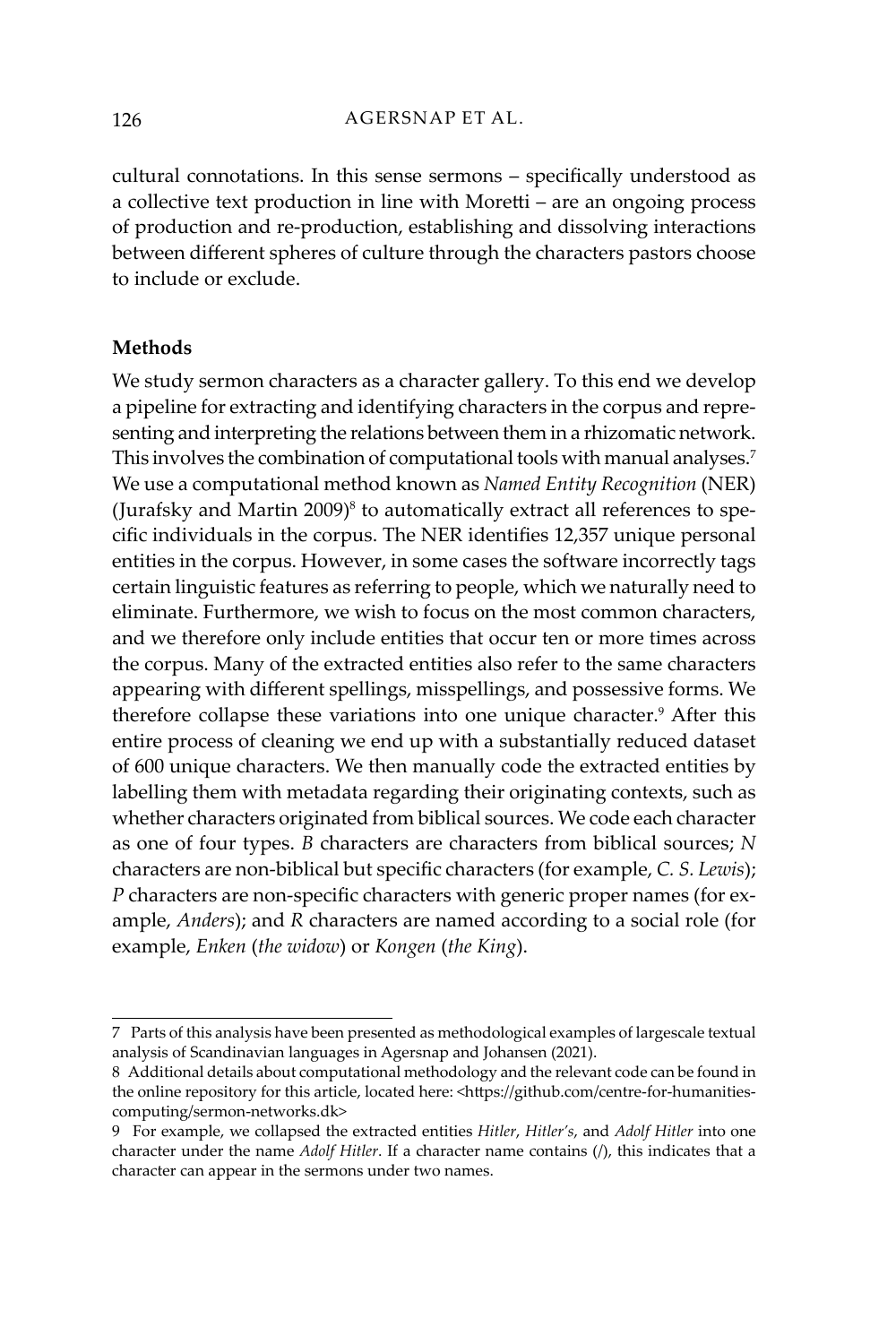| Category    | Code           | Definition                                                                    |
|-------------|----------------|-------------------------------------------------------------------------------|
| Type        | B              | Biblical character                                                            |
|             | $B_a$          | Ambiguous biblical character                                                  |
|             | N              | Non-biblical character                                                        |
|             | P              | Proper nouns                                                                  |
|             | R              | Social role                                                                   |
| Gender      | 1              | Male character                                                                |
|             | $\overline{2}$ | Female character                                                              |
|             | $\theta$       | Character unidentifiable as male or female                                    |
| Time        | <b>OT</b>      | Old testament character                                                       |
|             | NT             | New testament character                                                       |
|             | ONT            | Character or name in the old and new testament                                |
|             | <b>CON</b>     | Character who was alive in 2011-2016                                          |
|             | <b>PAST</b>    | Character who was not alive from 2011-2016                                    |
| Nationality | DK             | Danish character                                                              |
|             | <b>NOR</b>     | Icelandic, Finnish, Swedish, Norwegian, Faroese or Green-<br>landic character |
|             | <b>EUR</b>     | European character                                                            |
|             | <b>NAM</b>     | US or Canadian character                                                      |
|             | GLO            | Non-European and non-North American character                                 |
| Domain      | POL            | Politician                                                                    |
|             | LIT            | Fictional writer                                                              |
|             | <b>MUS</b>     | Musician                                                                      |
|             | ART            | Artist within the visual arts                                                 |
|             | THE            | Theologian                                                                    |
|             | ACT            | Actor                                                                         |
|             | ROY            | Royal character                                                               |
|             | REA            | Character from reality show                                                   |
|             | TV             | TV personality (show host, anchor etc.)                                       |
|             | RAD            | Radio personality (show host, anchor etc.)                                    |
|             | SOC            | Social media personality (bloggers, youtubers etc.)                           |
|             | <b>SPO</b>     | Athlete                                                                       |
|             | <b>BUS</b>     | Personality associated with business communities                              |
|             | ACA            | Academic                                                                      |
|             | <b>DEB</b>     | Public voices or debaters                                                     |
|             | <b>FIC</b>     | Fictional character ex. from literature, movies, tv shows etc.                |
|             | <b>LEG</b>     | Legendary or mythological character                                           |
|             | <b>OUT</b>     | Unidentifiable character                                                      |

Table 1. Coding manual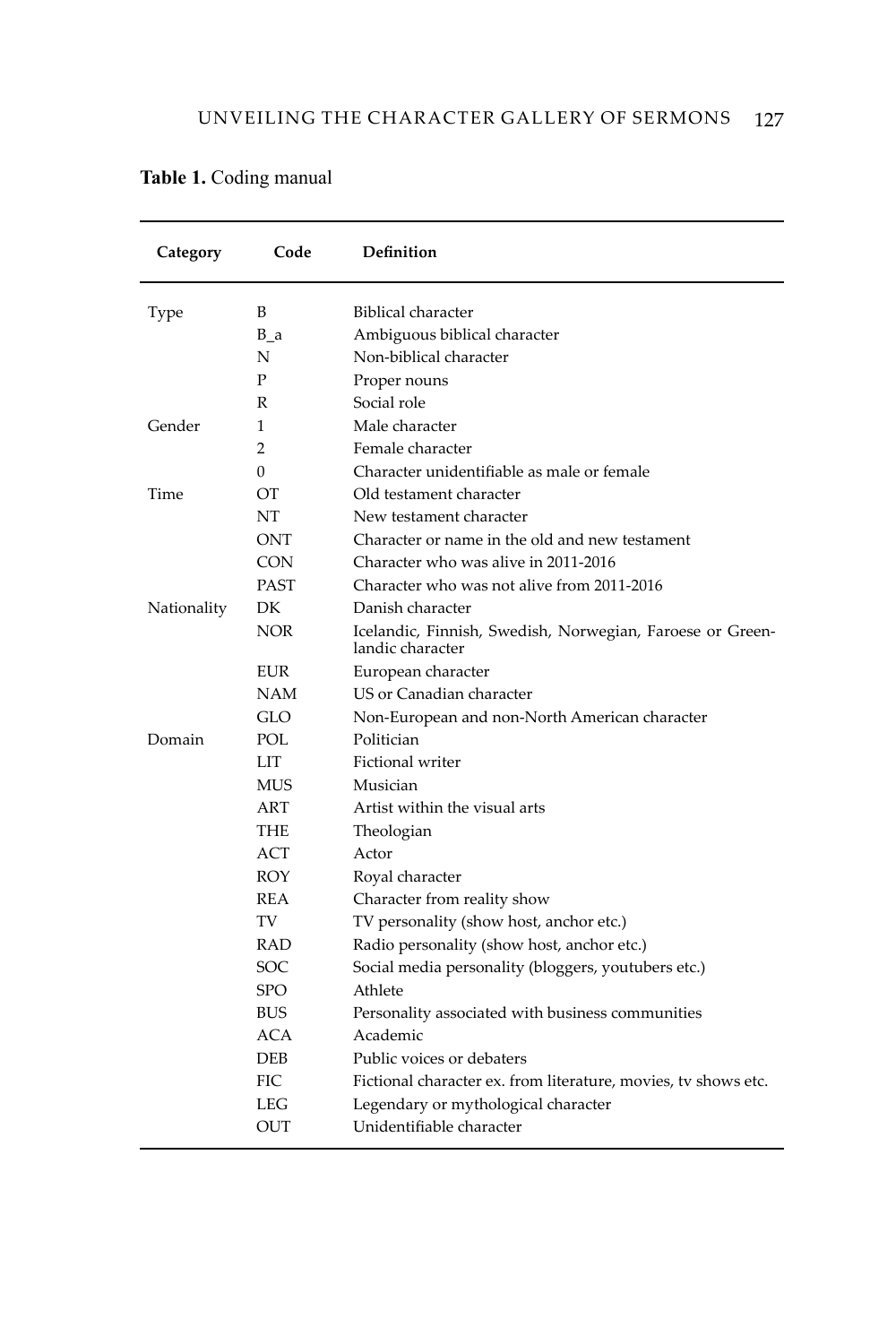*B\_a* characters and *N\_a* characters are entities that probably refer to biblical characters or specific non-biblical characters due to their high frequency scores, but that are also common Danish names – like *Maria* (*Mary*). All character types are gender coded, *B* characters and *N* characters are time coded, and *N* characters are further nationality and domain coded. Domain coding provides information about the cultural domain in which *N* characters originate. This approach gives us a comprehensive insight into the characters populating the corpus.

We employ *network analysis* to study the relational patterns between characters throughout the collection.<sup>10</sup> In recent years this method has been applied with great success across a range of topics in the humanities, including the structure of dramatic texts (Stiller et al. 2003; Fischer et al. 2017) and sixteenth-century protestant letter writing in England (Ahnert and Ahnert 2015). In network analysis, each unique entity in a sermon is considered a *node* in a network. Each of these nodes is joined to other nodes that appear in the same sermon by an *edge*. Thus, for sermon *pr1000\_76* in Table 2 below the nodes are *Eva*, *Adam*, and *Jesus/Jesus Kristus*.

| Sermon ID  | Entity                                                                                                                              |
|------------|-------------------------------------------------------------------------------------------------------------------------------------|
|            |                                                                                                                                     |
| pr10000_76 | Eva, Adam, Jesus/Jesus Kristus                                                                                                      |
| pr10001 76 | Esajas, Gud, H.C. Andersen/Andersen                                                                                                 |
| pr10002_76 | Hyrderne, Jesus/Jesus Kristus, Melchior, Au-<br>gustus/Kejser Augustus, Herren, Balthazar,<br>August, Esajas, Artaban, Maria, Josef |
| pr10003 76 | Storm P/Storm, Jesus/Jesus Kristus, Peter den,<br>Gunnar, Adam, Thomas, Martin A. Hansen,<br>Satan, Khalid, Ivan                    |
| pr10004_76 | Jan Lindhardt, Benny Andersen, Jesus/Jesus<br>Kristus                                                                               |
| pr10005_76 | N.F.S. Grundtvig, Jesus/Jesus Kristus, Søren<br>Kierkegaard, Augustin, Holger                                                       |
| pr10006_76 | Martin Luther, Palle, Anders Stjernholm,<br>Freud                                                                                   |
| pr10007 76 | Martin Luther, Kain, Jesus/Jesus Kristus                                                                                            |
| pr10008 76 | Faderen/Fader, Kain, Desmond Tutu, Martin<br>Luther, Abel                                                                           |
| pr10009 76 | Martin Luther, Johannes, Kristus, Jesus/<br>Jesus Kristus                                                                           |

**Table 2.** Example of nodes in individual sermons

<sup>10</sup> For a book-length introduction to network analysis see Easley and Kleinberg (2010).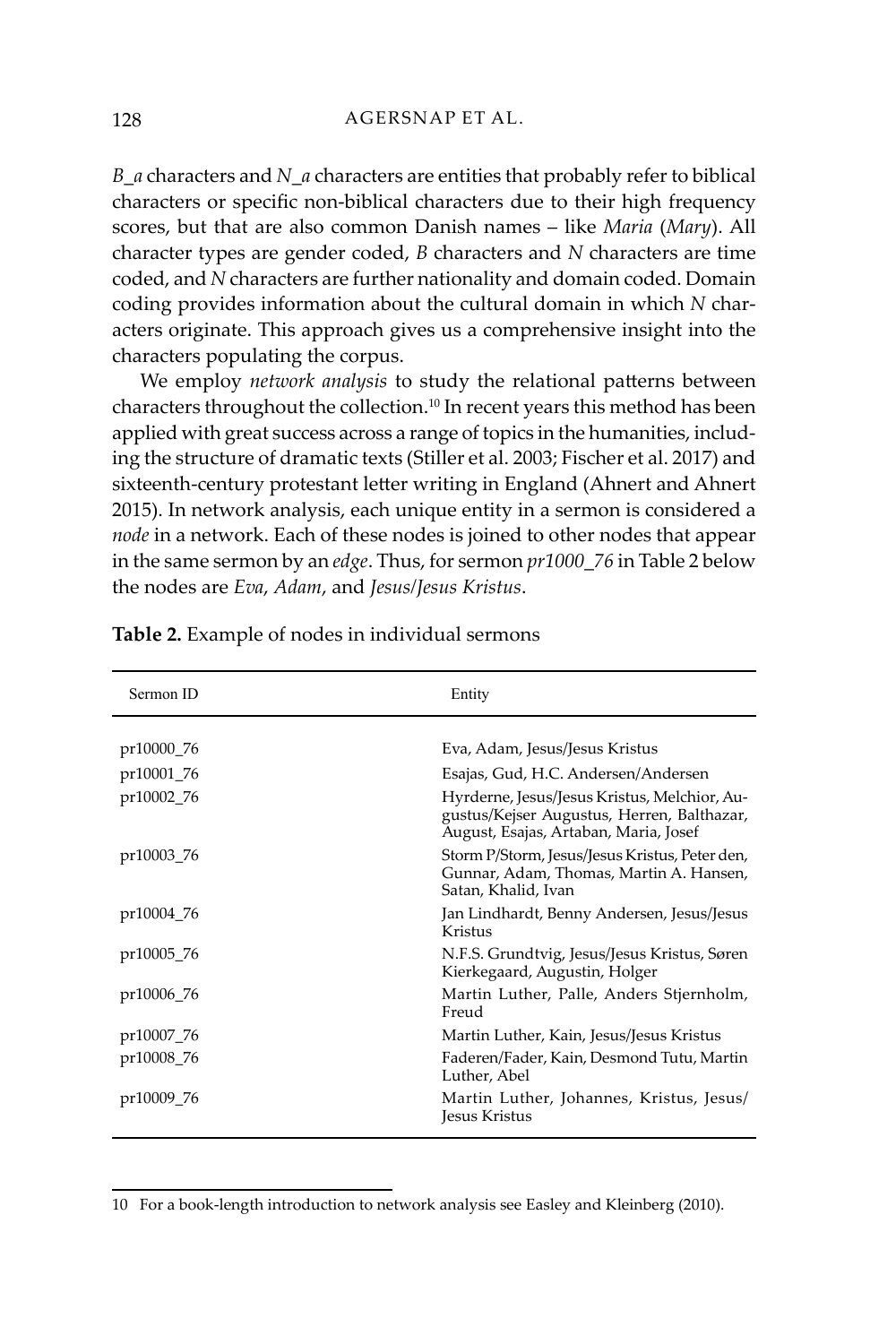These nodes can be joined to form an *edge list*, showing every possible combination of the pairs as follows:

| Eva  | Adam                |
|------|---------------------|
| Eva  | Jesus/Jesus Kristus |
| Adam | Jesus/Jesus Kristus |

We automate the process of creating an edge list using a short computer program.<sup>11</sup> Across all the sermons, the top five pairings between characters can be seen below in Table 3.

**Table 3.** Example of an edgelist

| <b>Character A</b>  | <b>Character B</b><br>Type |                   | Edges |
|---------------------|----------------------------|-------------------|-------|
|                     |                            |                   |       |
| Jesus/Jesus Kristus | undirected                 | <b>Iohannes</b>   | 1938  |
| Jesus/Jesus Kristus | undirected                 | Paulus/Saulus     | 1794  |
| Jesus/Jesus Kristus | undirected                 | Kristus           | 1495  |
| Jesus/Jesus Kristus | undirected                 | Maria             | 1343  |
| Jesus/Jesus Kristus | undirected                 | Peter/Simon Peter | 1283  |
|                     |                            |                   |       |

The first and third columns show the names of the individual nodes. The fourth column shows the number of times these entities appear together in a sermon, and the second column indicates that this relationship is *undirected*. 12 The full edge list shows not only a long list of binary relations but can be conceptualized as a complex network of overlapping edges and nodes. The number of connections each node has is known as a *degree*, which indicates how well connected a character is in the network.

As Mathieu Jacomy (2021, 56) highlights, these networks of joined up nodes can be studied *visually* by inspecting a visualization of the constructed graph or *statistically* using various metrics. We adopt the statistical approach, using a community detection algorithm to study the network's internal structure (Blondel et al. 2008). Put simply, this involves partitioning the network into smaller sub-units or communities, which are understood as

11 Most of the network analysis was performed using the open-source software *Gephi* (Bastian et al. 2009). Additional information on the process can be found online: <https://gephi.org/> 12 All edges between nodes in this analysis are *undirected*. An example of a *directed* edge is

a situation in which we could say that Jesus was talking *to* Paul. This directionality is not a feature of our current data.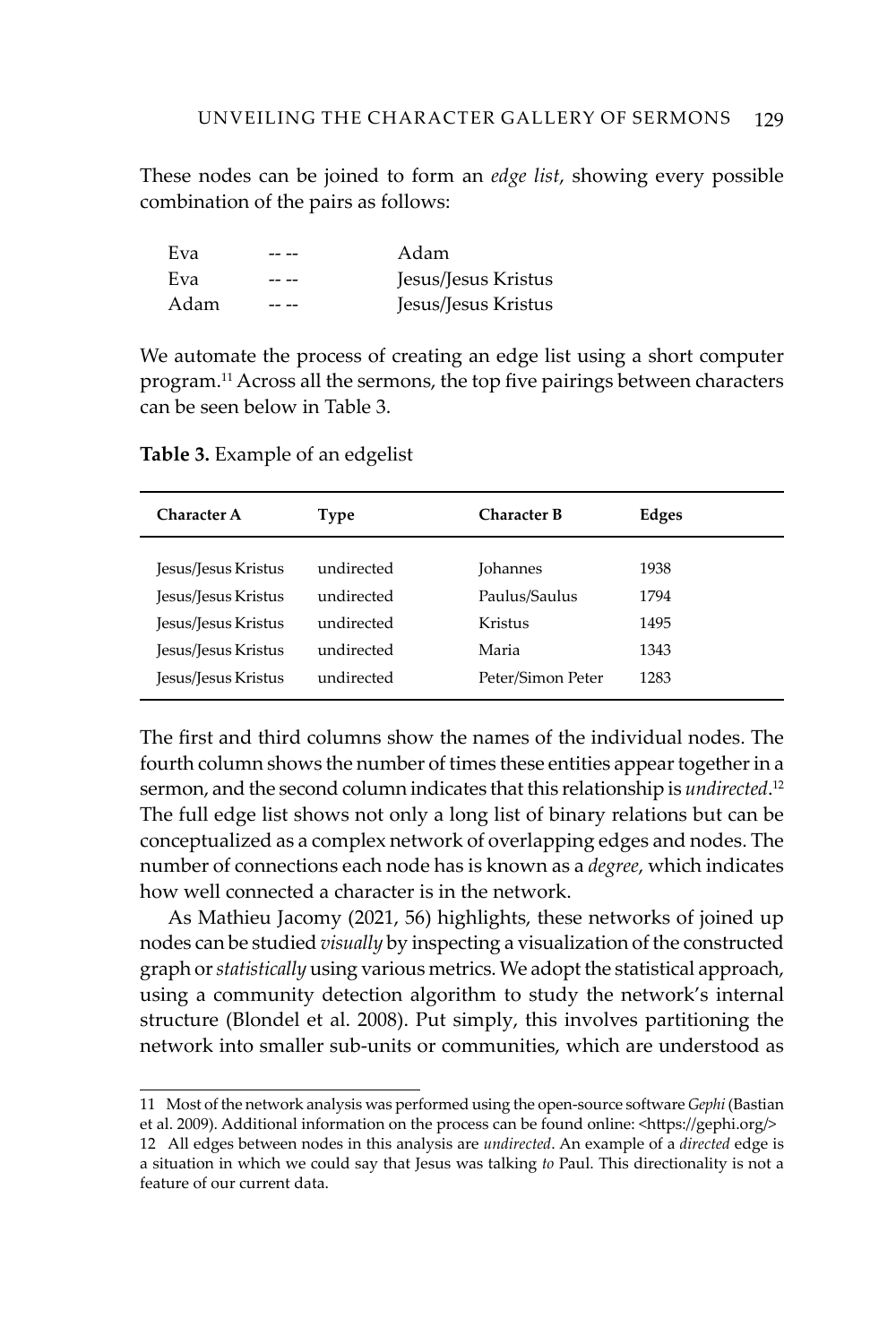clusters of highly interconnected nodes. Characters are assigned a modularity class label (MC) that indicates to which sub-group they belong and the other characters to whom they are most strongly connected. The modularity class parameter thus serves as a bottom-up grouping of characters that we initially categorized in a top-down manner. For the purposes of our current data this means the algorithm shows specific communities of characters in the sermons, based on their patterns of co-occurrence. We experiment and fine-tune the parameters to return the most coherent groupings from a human perspective, which results in ten distinct modularity classes.13 In the next section we present some of the main characteristics of each modularity class in the network, identifying certain clear patterns and tendencies in the sub-groupings.

# **The social worlds of sermons**

Our methodological pipeline provided us with insights into how sermons' social worlds are structured – both in terms of the distribution of character types and the connections between character types. In Figures 1 and 2 below we see two representations of biblical (B/B\_a) characters, non-biblical (N/N\_a) characters, proper names (P characters), and social roles (R characters) in our data.

**Figure 1.** Total number of biblical characters, non-biblical characters, proper nouns and social roles in the corpus. The items refer to labels in the coding manual (table 1).



13 See the full network data, sorted according to modularity classes in the Github repository under 'output'.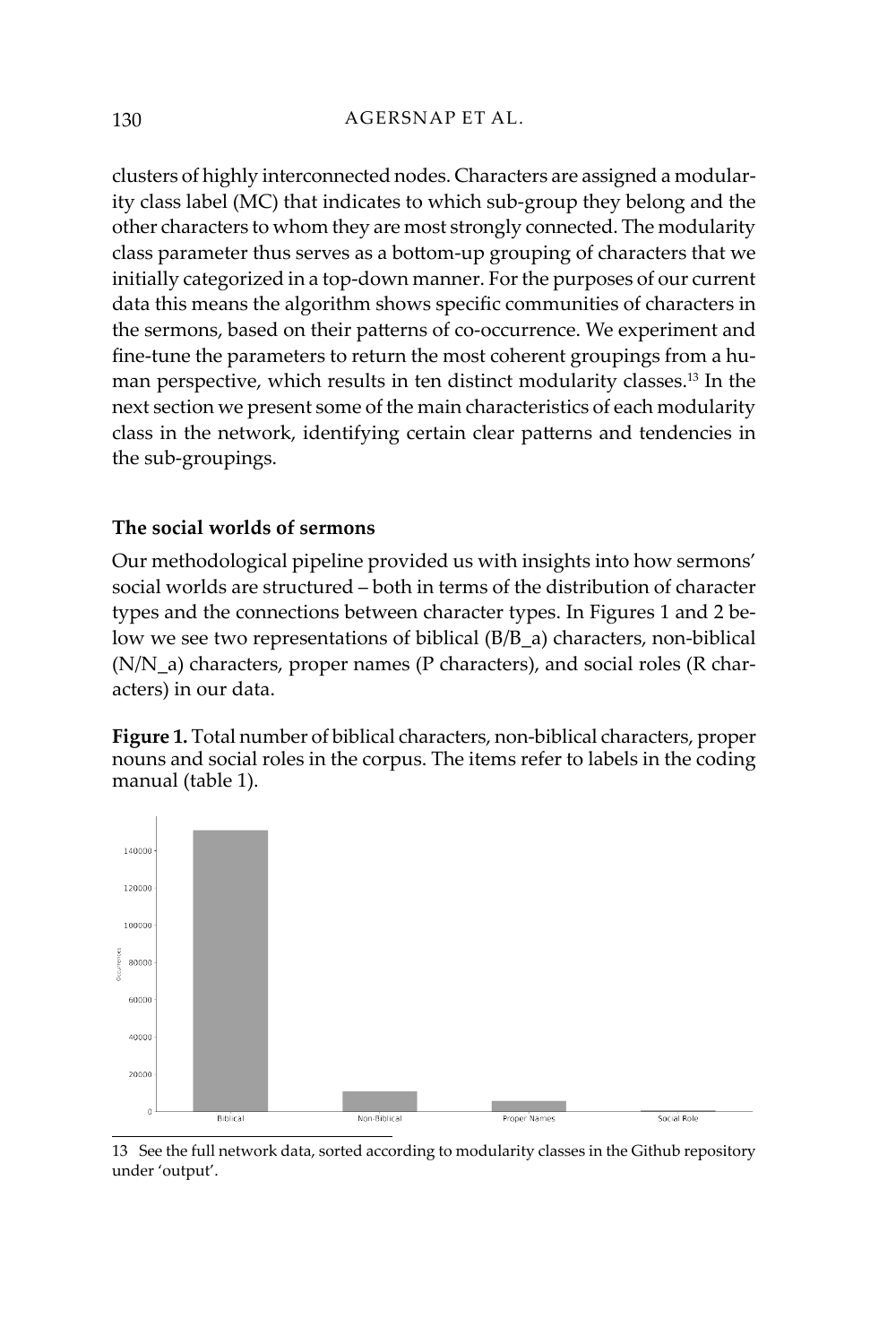**Figure 2.** Number of unique of biblical characters, non-biblical characters, proper nouns and social roles in the corpus. The items refer to labels in the coding manual (table 1).



Figure 1 shows that according to raw frequency biblical characters by far outnumber non-biblical characters in the corpus; Figure 2 shows that the group of non-biblical characters contains many more unique characters than the group of biblical characters. Moving closer to the varying class of non-biblical characters as represented in Figure 3 below, we find a distinct majority of theological characters. The character gallery of Danish sermons is thus primarily populated by biblical figures and theologians (THE), who



**Figure 3.** Distribution of cultural domains among non-biblical characters in the sermon corpus. The items refer to labels in the coding manual (table 1).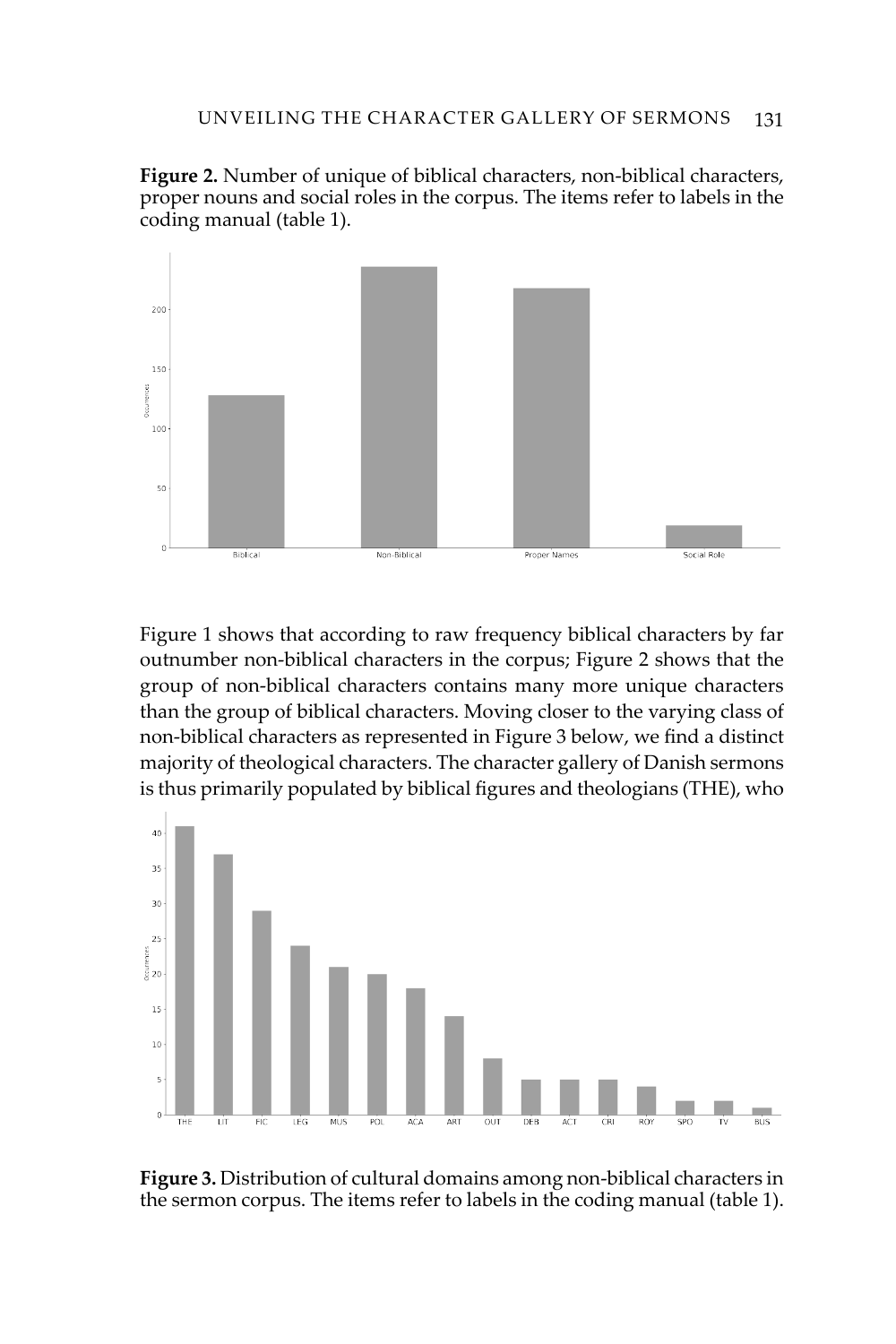actively engage or have engaged with the biblical sources. This finding makes sense: pastors themselves are expected to interpret biblical sources in sermons. From the remaining cultural domains, however, we find that pastors focus more on characters from the contexts of literature (LIT), politics (POL), and art (ART) than from more popular cultural platforms such as radio (RAD), television (TV), and social media (SOC).14 A preference for high culture therefore seems to prevail in the corpus.

Our network data allow us to see how the individual characters are related, which gives more nuanced understanding of the characters' roles in the sermons. The community detection algorithm returned ten distinct classes. Of these, three classes consisted of only two nodes with relatively few edges (MC6, MC8, MC9), which we excluded from our analysis. The remaining classes are summarized and named in Table 4 below.

According to the network analysis the most central characters, both in terms of frequency scores and degree, belong to MC0. We have therefore named this community 'Main characters'. Apart from two characters with low degrees, all the characters in this community are New Testament figures. The modularity class 'Nativity and theology', MC1, consists primarily of biblical figures, followed by theologians. Many of the New Testament characters appear in the nativity narratives. In parallel, the Old Testament characters are mainly prophets or characters known in the Christian tradition for forecasting the birth of Jesus Christ – for example, *Esajas (Isaiah)* and *David/Kong David* (*David/King David*). The theologians in this modularity class are mostly past authoritative figures and/or prominent Danish theologians.

In the 'The Fall of man' modularity class, MC2, the most central characters are a coherent group of Genesis characters from the same mythological context related to the story of Adam and Eve. This modularity class is also connected with the time around World War II through the author and concentration camp prisoner *Primo Levi*, the Danish World War II liberation fighter *Erik Hagens*, and the Danish physicist *Niels Bohr*. Modularity class MC3, 'Versatile characters', is the largest, encompassing the majority of unique characters in the data. It is noteworthy that the vast majority of P characters, R characters, and Old Testament figures in the corpus are found in this class. Relative to the size of MC3, only a few characters have large degrees (such as *Moses* and the Danish hymn writer *Hans Anker Jørgensen*). However, this group consists primarily of characters with only a few connections to other characters in the sermons.

<sup>14</sup> Some labels such as RAD, REA, or SOC are not plotted in Figure 3 due to their limited representation in the data.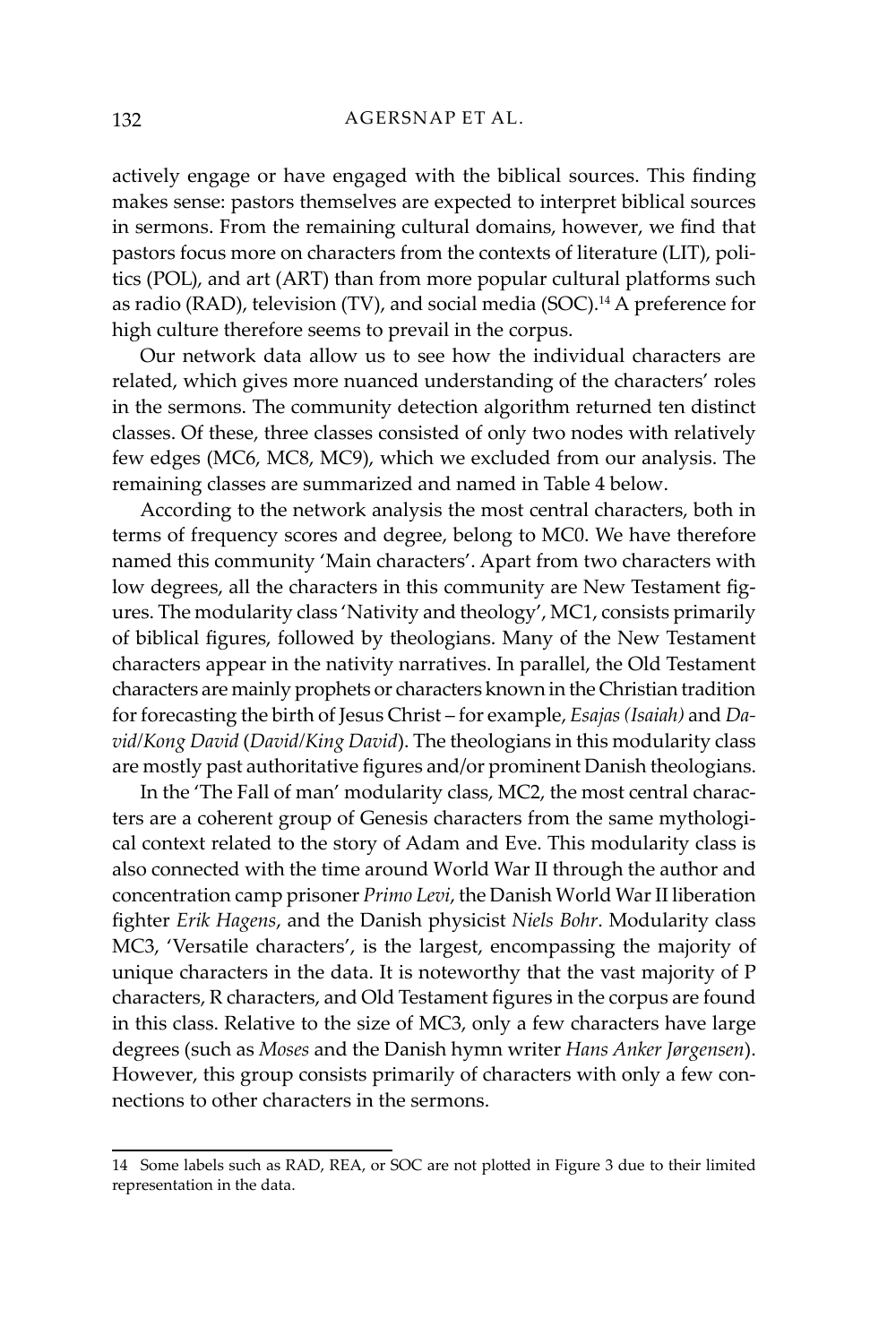| <b>Modularity Class</b> | <b>Nodes</b> | Characteristics                     | Top 10 nodes (degree)                                                                                                                                                                                                                                                     |
|-------------------------|--------------|-------------------------------------|---------------------------------------------------------------------------------------------------------------------------------------------------------------------------------------------------------------------------------------------------------------------------|
| MC0                     | 10           | Main characters                     | Jesus/Jesus Kristus (Jesus/Jesus Christ),<br>Kristus (Christ), Paulus/Saulus (Paul/<br>Saul), Johannes (John), Peter/Simon Pe-<br>ter, Jakob (Jacob), Josef, Maria (Mary),<br>Stéphane Hessel, Adriana                                                                    |
| MC1                     | 54           | Nativity and the-<br>ology          | Herren (the Lord), Martin Luther, N.F.S.<br>Grundtvig, Søren Kierkegaard, Esajas<br>(Isaiah), Gud (God), David/Kong David<br>(David/King David), Herodes (Herod),<br>Faderen/Fader (the Father/Father), Au-<br>gustus/Kejser Augustus (Augustus/<br>Augustus the emperor) |
| MC <sub>2</sub>         | 10           | The fall of man                     | Eva (Eve), Kain (Cain), Djævelen (the<br>Devil), Adam, Abel, Erik Hagens, Niels<br>Bohr, Felix, Primo Levi, Randi                                                                                                                                                         |
| MC3                     | 402          | Versatile char-<br>acters           | Moses, Hans Anker Jørgensen, Judas,<br>Markus (Mark), Stefanus (Stephanus),<br>Messias (Messiah), Isak, Henrik, Jens,<br>Andreas (Andrew)                                                                                                                                 |
| MC4                     | 84           | Literature and<br>biblical outcasts | H.C. Andersen/Andersen, Christian/Kris-<br>tian, Martin A. Hansen, Maria Magdalene<br>(Mary Magdalena), Thomas, Niels/Nils,<br>Storm P/Storm, Søren Ulrik Thomsen,<br>Søren, Benny Andersen                                                                               |
| MC5                     | 11           | Other biblical<br>stories           | Matthæus (Matthew), Lukas (Luke),<br>Johannes Døberen (John the Baptist),<br>Simon, Abraham, Martha, Lazarus, Sa-<br>maritaneren (the Samaritan), Faust, Nemo                                                                                                             |
| MC7                     | 17           | Politics                            | Adolf Hitler, Nelson Mandela, Desmond<br>Tutu, Anders Breivik, Barack Obama, Di-<br>etrich Bonhoeffer, Mao Zedong, Karl Ove<br>Knausgaard, Stalin, Osama Bin Laden                                                                                                        |

# **Table 4.** Sample of seven modularity classes

In MC4 the main character type is N characters, which mostly consist of Scandinavian authors. Other considerable N characters are legendary figures and fictional characters. Taken together, these three types indicate that narrative contexts are an important aspect of MC4. B characters such as *Maria Magdalene* (*Mary Magdalene*), *Levi/Levi tolderen* (*Levi/Levi the publican*),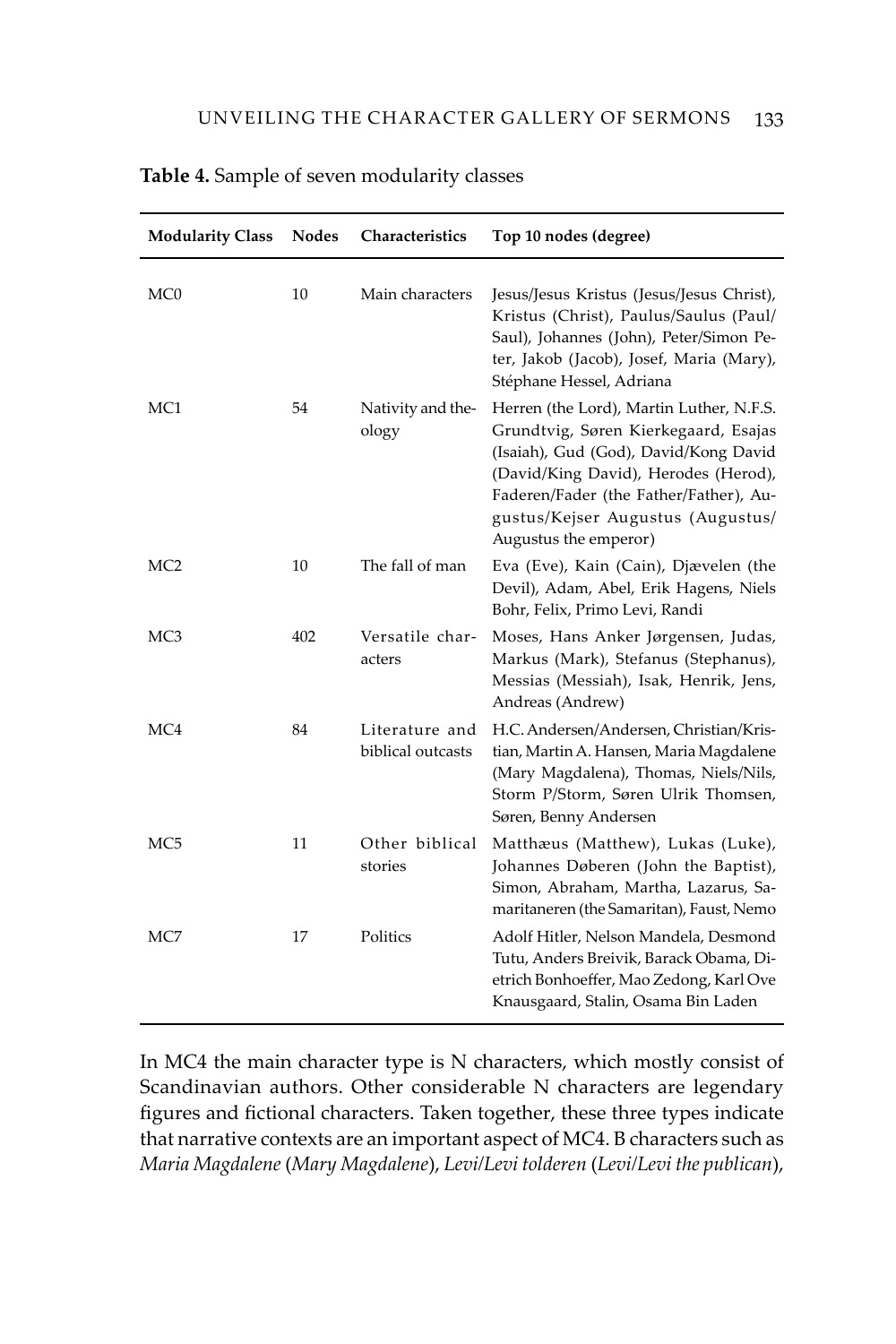and *Tiggeren* (*the Beggar*) also appear in this group, named 'Literature and biblical outcasts'.

We have named MC5 'Other biblical stories', which is a small group mainly comprised of B characters. The biblical characters are figures who are primarily related to each other during the Trinity season in the Danish lectionaries. MC7 is the only modularity class that does not include any biblical figures. Instead, it contains 14 N characters, including political figures (POL: 7), theologians (THE: 2), and terrorists coded as criminals (CRI: 2). The remaining N characters are the Norwegian author *Karl Ove Knausgaard*, the psychoanalyst *Freud*, and the former chair of the Danish Atheist Society, *Anders Stjernholm*. We call this cluster of characters 'Politics': although they may not be coded POL, most are politically motivated or engaged in some way.

The network analysis shows that the characters we assigned top-down to domains seem to be reconfigured into new domains bottom-up, and thereby with each connotation providing support for the other. These reconfigurations follow a Deleuzian logic that previously known phenomena can create new understandings based on their connections with other phenomena. From our subsequent manual analysis reported in the following we find that biblical, literary, and political figures especially are reconfigured in distinct domains in interesting ways, while a majority of characters is assigned to one rather indistinct group.

### **Narrative and thematic dynamics in sermons**

#### *Biblical narrative worlds*

Biblical figures do not appear as a coherent group in the network analysis – rather, they participate in different modularity classes. Their roles vary, depending on the other characters with whom they appear. However, we find that biblical characters stand out as both the most frequently mentioned and the most central character type in the corpus, because they tend to form the nodes of the largest degrees in the network. This is particularly true of the 'Main characters' group, in which the characters do not denote specific biblical contexts but are well connected with many other characters in the corpus and are therefore highly likely to occur with them. In contrast, the 'Nativity and theology', 'Literature and biblical outcasts', and 'Other biblical stories' groups represent biblical narrative worlds from the gospels in which *Jesus*, who in the network belongs to 'Main characters', is the protagonist.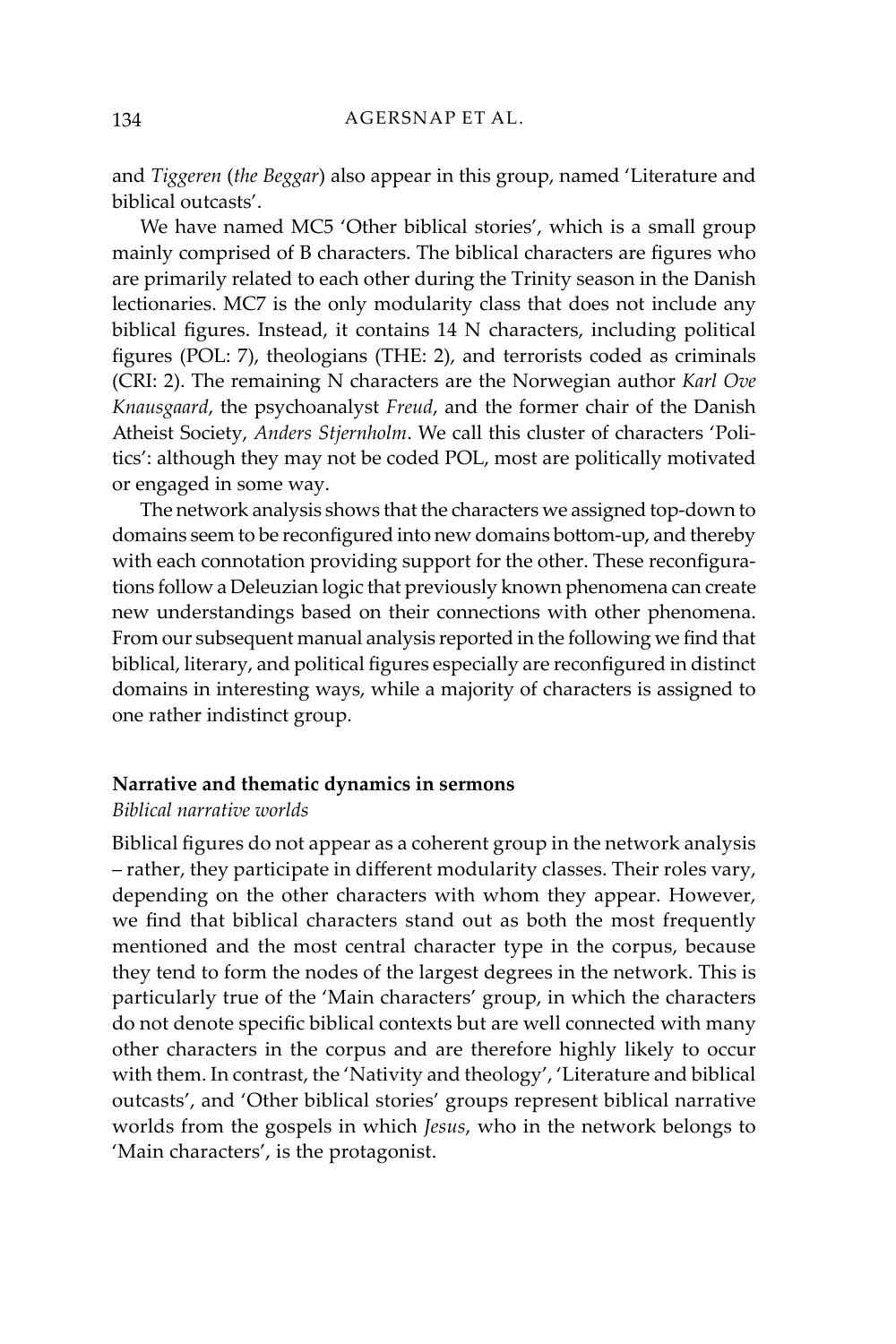In 'Nativity and theology' the biblical character gallery represents the prophecies and the nativity story. Interestingly, all representations of God – *Gud, Herren*, and *Fader* – are assigned to this class instead of being part of 'Main characters' with the New Testament protagonists. In company with other nativity characters and Old Testament prophets this indicates that God is endowed with agency in the corpus, mostly in the context of the story of the birth of Jesus Christ. This finding confirms the directly active role of God as the initiative agent in the nativity story. Overall, this modularity class comprises a distinct encounter between the Old Testament, New Testament, and authoritative theologians. The 'Nativity and theology' class thus emphasizes the nativity story as Christianity's foundational story. It is in this story that the distinctly Christian tradition (New Testament) is connected with the traditions from which it springs (Old Testament) through the action of God. This surfaces through the characters in this modularity class, supported by interpretative agents who through time have authorized this story as foundational (authoritative theologians).

In contrast with 'Nativity and theology', the 'Literature and biblical outcasts' and 'Other biblical stories' groups represent narratives from Jesus's adult life. In the first of these we find a small group of characters personifying social outcasts for whom Jesus cares in the gospels: *Maria Magdalene*, *Levi*, *Tolderne*, and *Tiggeren*. Accompanying these characters we find a large group of authors who are known for writing about and enhancing what is aberrant, odd, or complex. For example, *Benny Andersen* writes existential and humorous poetry about peculiarities in everyday life; *Astrid Lindgren* writes about children who differ from the norm (Pippi Longstocking), or who are vulnerable and self-sacrificing (The Brothers Lionheart); *H. C. Andersen* writes about the boy Kaj, who was tempted and corrupted but saved by Gerda (The Snow Queen); and *Fyodor Dostoevsky* writes about morality, doubt, and sacrifice (The Brothers Karamazov and Crime and Punishment).<sup>15</sup> This modularity class thus points to biblical narratives that are told through and supported by literary narratives.

In contrast, the 'Other biblical stories' group is primarily defined by biblical characters. These stories represent biblical narratives that comprise gospel sources for sermons written in the Danish church calendar's Trinity

<sup>15</sup> Many of the characters from these stories can be observed in the full network data available in the Github repository.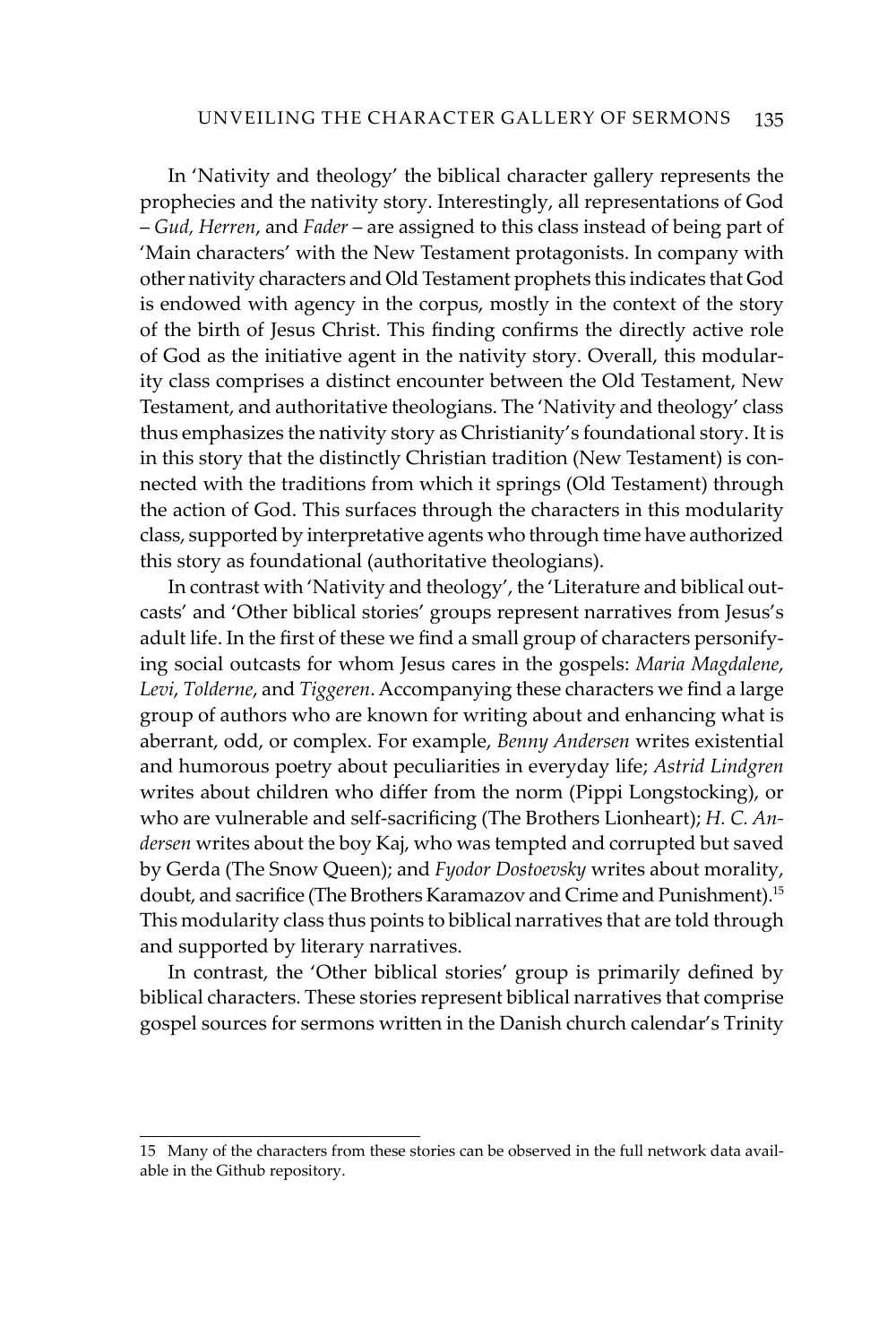season:16 the parable of the good Samaritan (Luke 10:25–37), the story of Martha's and Mary's encounter with Jesus (Luke 10:38–42), the parable of the rich man and Lazarus in the arms of Abraham (Luke 16:19–31), and the story of the death and resurrection of Lazarus, in which Martha and Mary also feature (John 11:19–45). The liturgical texts in this period are known for representing many of Jesus's teachings about living a Christian life, and several are from the gospel of Luke, who also appears in this modularity class.

The 'Nativity and theology', 'The Fall of man', 'Literature and biblical outcasts', and 'Other biblical stories' modularity classes all enhance distinct kinds of biblical narratives. They show the different roles biblical characters are given in the sermons, while the narratives each in their own way encompass small narrative worlds that revolve around Jesus as the prophesied saviour ('Nativity and theology'), the compassionate ('Literature and biblical outcasts'), or the teacher ('Other biblical stories'). Although Jesus belongs to the 'Main characters' group, he is still the central agent in all these stories. This indicates that 'Main characters' constitutes a narrative centre of the network, comprised of the most central agents in sermons who may play essential roles in the contexts of the other biblical clusters in the network.

In contrast with the other biblical modularity classes, the 'Fall of man' group represents a distinct Old Testament narrative context – and it is the only Old Testament narrative that is so distinctly demarcated and highlighted in the network. Since the Old Testament characters accompany some characters associated with the time around World War II (*Erik Hagens*, *Primo Levi*, and *Niels Bohr)*, 'The Fall of man' seems to establish a narrative about evil and corruption told through Old Testament sources and few, but recent, twentieth-century historical sources.

#### *Politics and morality*

'Politics' stands out as the only sub-group in which we find primarily *N* characters and no biblical figures. Most of the characters in this modularity class are political figures connoting two general contexts: *Adolf Hitler* – the most central node in this cluster – *Mussolini*, *Stalin*, and *Mao Zedong* connote the time of World War II, whereas *Barack Obama*, *Nelson Mandela*, and *Saddam* connote affairs in recent global politics. This finding shows that political issues in the corpus do not point to a Danish context, which are

<sup>16</sup> The ELCD's liturgical year is ordered according to different seasons such as Advent, Lent, and Easter. Trinity follows immediately after Pentecost and lasts from the first Sunday after Pentecost until the last Sunday in the church's year (at the end of November).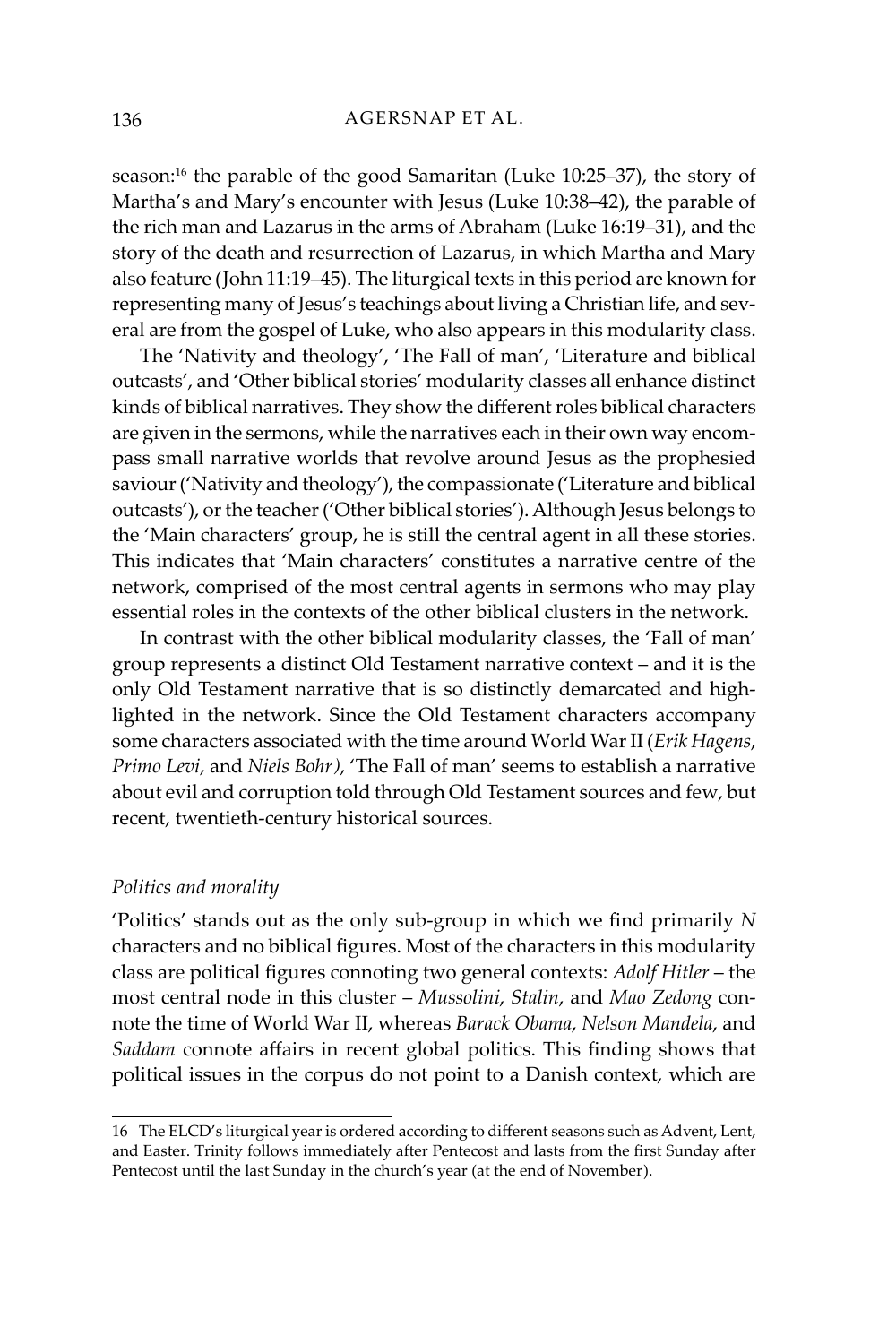further supported by the fact that characters labelled POL are rarely Danish figures. 'Politics' is thus noteworthy for including very few Danish figures, although the POL label is the fourth most common character type among N characters in the corpus.

Another group of characters in this modularity class is terrorists whose attacks have been ideologically framed, such as *Anders Breivik* or *Osama Bin Laden*. 17 Combined with the dictatorial leaders, politics in this modularity class thus connotes violence, strife, and distress. The terrorist motif also emphasizes a societal agenda that has been prominent in a global context since the 9/11 attacks in New York and that remained prominent in the 2011–2016 period. Moreover, the motif resonates with the political figures representing contemporary global politics.

A remaining group in this modularity class seems to be distinctly associated with the two political contexts. Archbishop *Desmond Tutu* and *Nelson Mandela* share a context as activists for human rights in South Africa. These two characters mark a contrast to the politically motivated terrorists and dictators. Underlying the political domain in the sermons, an ethical theme about good and evil thus seems to unfold. The other theologian in the modularity class is *Dietrich Bonhoeffer*, who belonged to a resistance movement against Hitler's dictatorship. The author *Karl Ove Knausgaard* has explored Hitler's life and psyche in his writing in an attempt to understand the dictator and his disposition for violent action (Knausgaard 2013). Similarly, Knausgaard pondered the personality of Anders Breivik after the Norway massacres in 2011 (Knausgaard 2014).

It is interesting that the chair of the Danish Atheist Society (DAS) in 2016, *Anders Stjernholm*, also appears in this group. Stjernholm was not publicly known until March 2016, when DAS began a campaign encouraging people to renounce their membership of the ELCD. This agenda seems problematized in the corpus given the other characters in this modularity class. With Knausgaard and Breivik he adheres to a group of characters who gained public attention between 2011 and 2016. This observation suggests that this modularity class provides a context in which problematic issues in the eyes of ELCD pastors are framed. Taken together, the figures in 'Politics' form a distinct domain in the sermons in which mainly political contexts are reconfigured into raising this-worldly narratives about good and

<sup>17</sup> Initially, we labelled the entity *Omar* as a P character (see the full network data), but due to the other characters in this modularity class we infer from the network analysis that he is probably the terrorist Omar El-Hussein who attacked the synagogue and 'Krudttønden' cultural centre in Copenhagen and killed two people in 2015.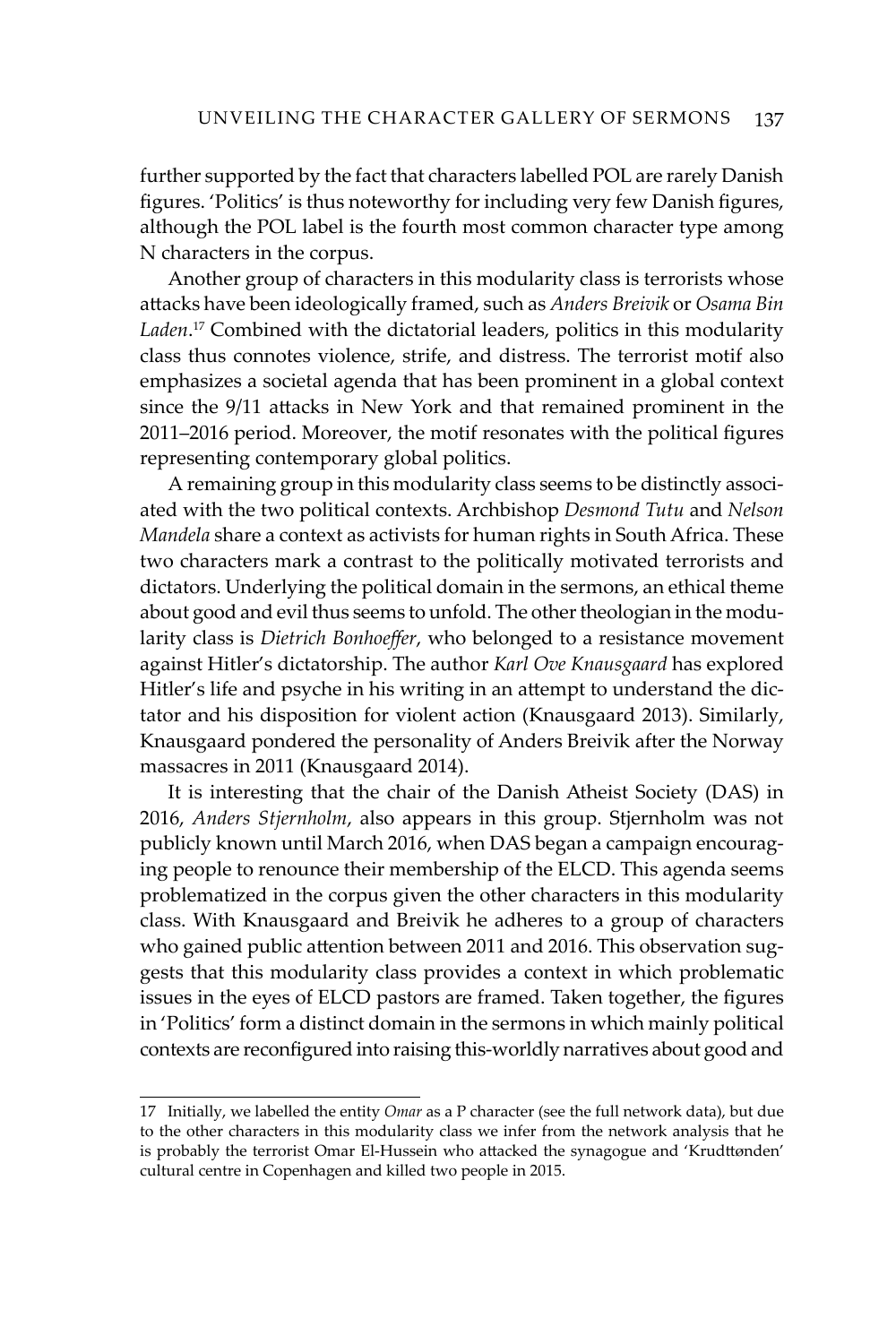evil – narratives that are represented without distinct anchoring in biblical sources. The moral dimension, which becomes part of the political domain, is not unique to 'Politics'. In the 'Literature and biblical outcasts' and 'Other biblical stories' modularity classes the motifs of care and otherness, as well as the focus on Jesus's teachings, also appear to be represented within a moral frame – about what is right and wrong. However, the closest class to 'Politics' is 'The Fall of man'. Here, a narrative about evil is told through biblical sources, supplemented by a few World War II figures. The history of World War II and stories of evil are thus contexts associated with the biblical sources ('The Fall of man') in some cases and in other cases with thisworldly events in recent history ('Politics'). World War II therefore seems an important historical period in the sermons. It is of course noteworthy that the majority of the sermons are from pastors born into the generation immediately following the war, when its immediate aftermath and effects were still being felt across Europe.

#### *The anonymized mass*

The small clusters of biblical figures and the group of political figures in particular act as consensus groups: pastors seem to agree that the characters in these groups are substantial parts of specific and important narratives. In contrast, the 'Versatile characters' modularity class stands out as a large group of several nodes with low degrees and frequencies in the corpus. This characteristic reduces the distinctiveness of the character gallery within this group. Their main similarity appears to be that they are secluded from the consensus groups; they are peripheral characters in the corpus. This group therefore stands in stark contrast with 'Main characters', as the 'Versatile characters' are the least likely to take part in the established narrative worlds in the network. The peripheral role of these characters also pertains to the character types, which consist primarily of P characters and R characters. Since we cannot infer specific identities from their names, these characters become anonymous figures in the network, lacking distinct and consistent roles in the corpus. Their anonymity seems to group them together and define this modularity class.

More than half the Old Testament characters in the data appear in this group. In 'Nativity and theology' the Old Testament characters represent narratives used to forecast and legitimize Jesus Christ as saviour, whereas the most central Old Testament characters in the corpus occur in 'The Fall of man'. In contrast with these more distinct clusters, the many Old Testament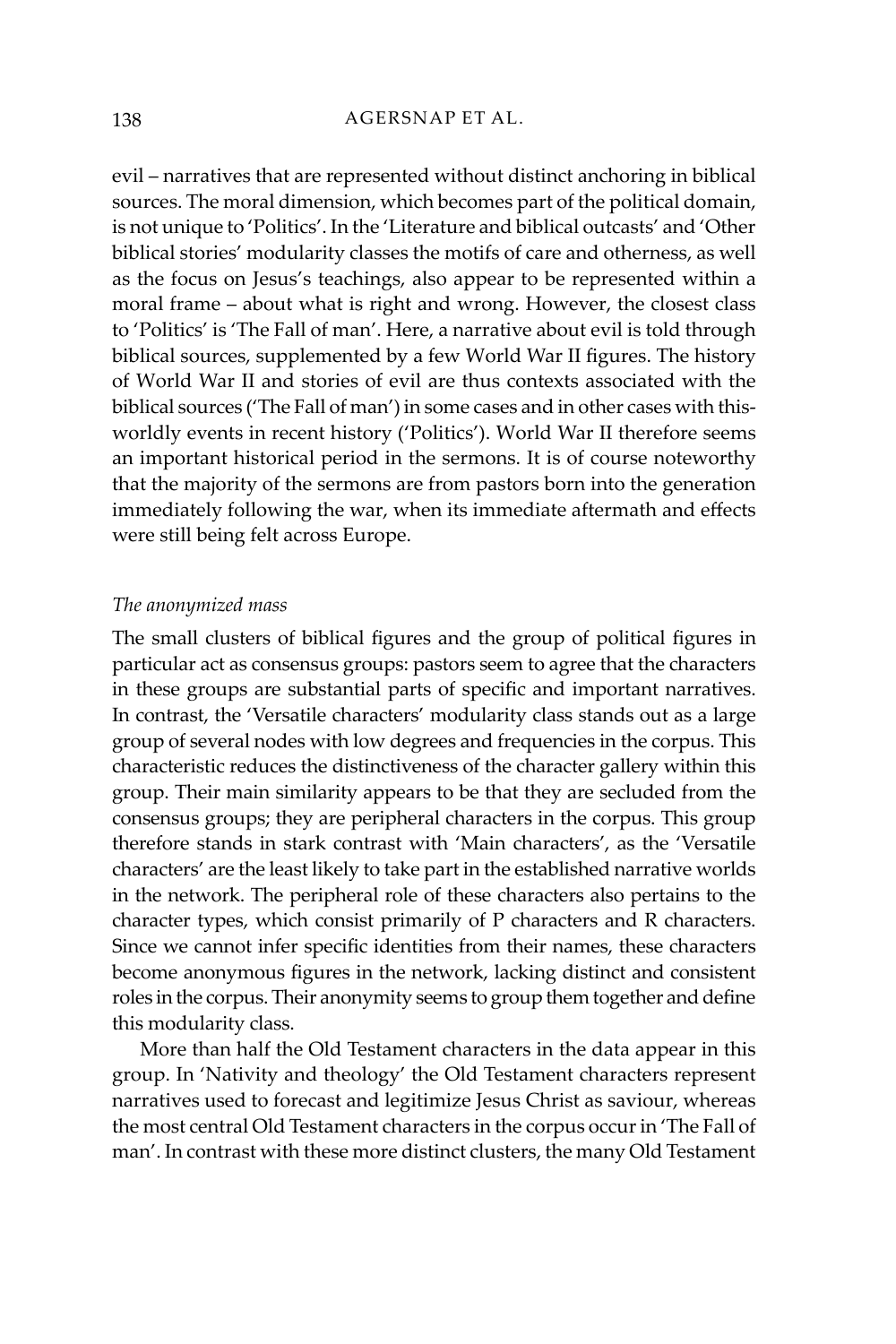characters in 'Versatile characters' are part of a group that tends towards the periphery and anonymity. This indicates that apart from a few remarkable Old Testament characters, these characters generally play a minor role in the sermons compared with the New Testament characters. This seems evident in the sense that pastors are supposed to base their sermons on a gospel pericope. Nonetheless, it is interesting that Old Testament characters do not form more distinct sub-groups or connect with the New Testament groups described previously, given that there are also Old Testament pericopes in the lectionaries that are prescribed to be read aloud in the first part of the church liturgy in the ELCD.

Many contemporary *N* characters also belong in the 'Versatile characters' class. Accordingly, contemporary characters rarely seem to gain distinct or central roles in the corpus. This suggests there is no consensus among pastors about which aspects of contemporary culture or time to incorporate in sermons – apart from when contemporary antagonists such as in the 'Politics' group are concerned. In that modularity class some new and contemporary characters are placed within a clearly delimited group connected with good and evil. In contrast, 'Versatile characters' may represent an underlying and ongoing negotiation among pastors about which 'new' elements to integrate into sermons. The *N* characters in this group are likely to be the most floating characters in the corpus. Some are prospects that might obtain a place in a consensus group in future sermons – and others might disappear altogether and will be replaced by other prospects.

#### **The rhizome revisited**

In *A Thousand Plateaus* Deleuze and Guattari write: 'A rhizome doesn't begin and doesn't end, but is always in the middle, between things, inter-being, intermezzo. The tree is filiation, but the rhizome is alliance, exclusively alliance' (Deleuze and Guatteri 1983, 57). In our study we analysed the sermon corpus as a network based on a rhizomatic logic. However, our analyses have reposed the question of whether sermon characters illustrate rhizomatic alliance or arborescent filiation – whether sermons are production or reproduction.

The biblical figures who dominate the 'Nativity and theology', 'The Fall of man', and 'Other biblical stories' modularity classes seem to cluster according to principles of familiarity with difference, as the characters either come from the same biblical narratives or from narratives from the same period of the liturgical year. The 'Main characters' group does not point to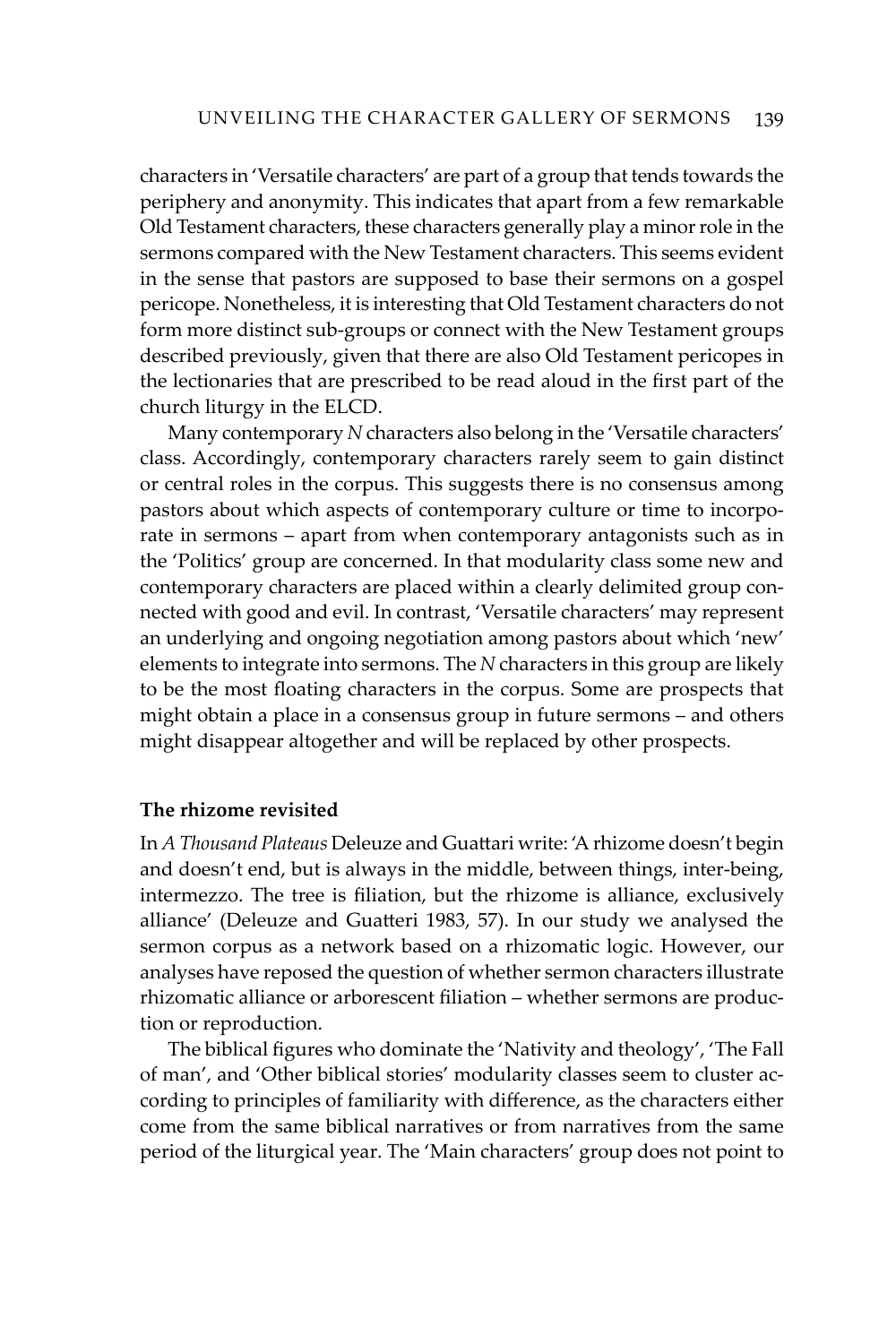specific narratives but unites characters with roles of narrative or authoritative weight in the New Testament. In general, the co-occurrences of the biblical characters therefore follow an arborescent rather than a rhizomatic mode. They form what we might call 'trees of consensus'. We therefore find that pastors broadly agree that these characters and their narratives are particularly important to reproduce. They seem to be kept stable and predominantly within a biblical universe. Due to the high frequency of their appearance and the tightly knit clusters they form, our study indicates stability and repetition as the main characteristics in pastors' engagement with these topics. We therefore hypothesise that we will be likely to find the same overall pattern in periods before or after the timeline of the sermon corpus.

In 'Literature and biblical outcast' we find a group of biblical characters who share narrative themes but accompany characters from completely different contexts. In our interpretations we have focused on the literary context, although this modularity class could be further examined in terms of the legendary (LEG) and aesthetic (MUS and ART) contexts. The formation of this modularity class is rhizomatic in the sense that the biblical characters are unfolded in dialogue with other cultural contexts, indicating that stories about biblical outcasts especially are told through sources other than just biblical ones. The various sub-domains thus configure in a new setting in sermons, and the stories are facilitated anew.

The 'Politics' modularity class is particularly noteworthy, because it has no biblical characters. However, since this modularity class is primarily anchored in the World War II motif, with Hitler as the most frequent and most connected character, it appears to be reproductive of narratives of evil and strife especially connected with a specific historical period. The World War II context seems to have become a rooted narrative, thus following an arborescent logic. Meanwhile, this cluster also encompasses characters who are new on the public stage, provided they are somehow attached to the rooted narrative. In this sense we have characterized this grouping as a distinct ethical domain which might be understood as a kind of 'tree rhizome': its context is rooted, while it can encompass new elements representative of the period covered by the sermons. These new characters may not be awarded a continuous role in future sermons and could be replaced by new characters that configure narratives about evil and ethics in the given period.

A significant number of the 'new' characters in the corpus can be found in the largest modularity class, 'Versatile characters'. Here we find characters of all types and domains from our manual labelling: *B* characters, *N* characters, *R* characters, and especially *P* characters. In this sense characters clearly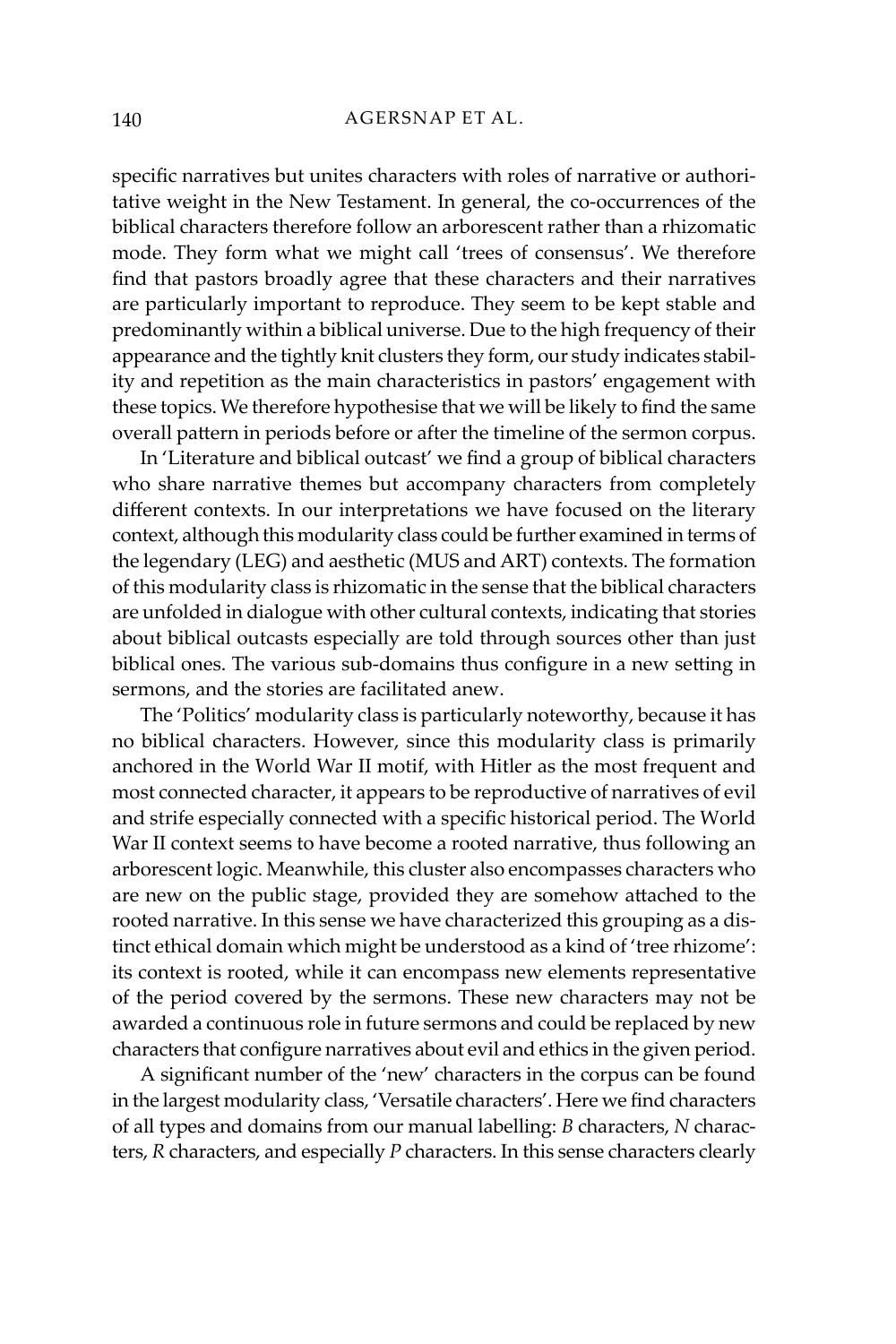operate on rhizomatic terms. They compose the widest sub-network, and their connections seem contingent and momentary, with the majority of the characters appearing infrequently and with a small number of connections. It is therefore difficult to infer any common features or significant relationships between these characters, other than the fact that they are peripheral. However, this does not mean that they should be considered obsolete. On the contrary, 'Versatile characters' includes characters that have not (yet) obtained consensus among pastors with respect to their roles in the sermons, and it thereby reveals a field of potential movement and renewal. Rhizomatically, it remains to be seen which routes are blind alleys or serve only momentary purposes, and which lead to stable incorporation in future networks. In this class of characters we have found the creative test lab of the sermons.

#### **Conclusion**

Many individual characters are featured in the character gallery of Danish sermons – a feature that Marlene Lorensen argued was of importance for displaying polyphonic voices in sermons. However, labelling characters top-down reveals that some clear categories are dominant among the characters, and that the 'voices' tend to come from biblical sources and theological authorities. From a general perspective this indicates that pastors are influenced by their theological training and are loyal to the liturgical order that prescribes biblical readings for pastors to expound. Meanwhile, the computational bottom-up grouping from the network analysis displays nuances in the role of characters and the dynamics of which they are part in sermons. While the study is not based on a strictly representative sample of ELCD sermons, the sermon corpus provides a comprehensive case sample for observing tendencies in the construction of sermon galleries and posing hypotheses that paves the way for new research questions.

According to the analysis the characters in the sermon corpus have two main functions: they enhance and illuminate the story of Jesus; or they expound ethical or existential issues. These main functions unfold in a mixture of arborescent and rhizomatic modes. The New Testament characters, as well as selected Old Testament characters and *N* characters, appear to consolidate several thematic trees. In supplement to these a myriad of versatile characters offers and tests new hermeneutical and illustrative potentials in rhizomatic movements. We thus find that pastors are stable and reproductive, as well as experimenting, in their sermons: the pastors appear to be focused on both passing on what seems collectively defined as the main stories and on telling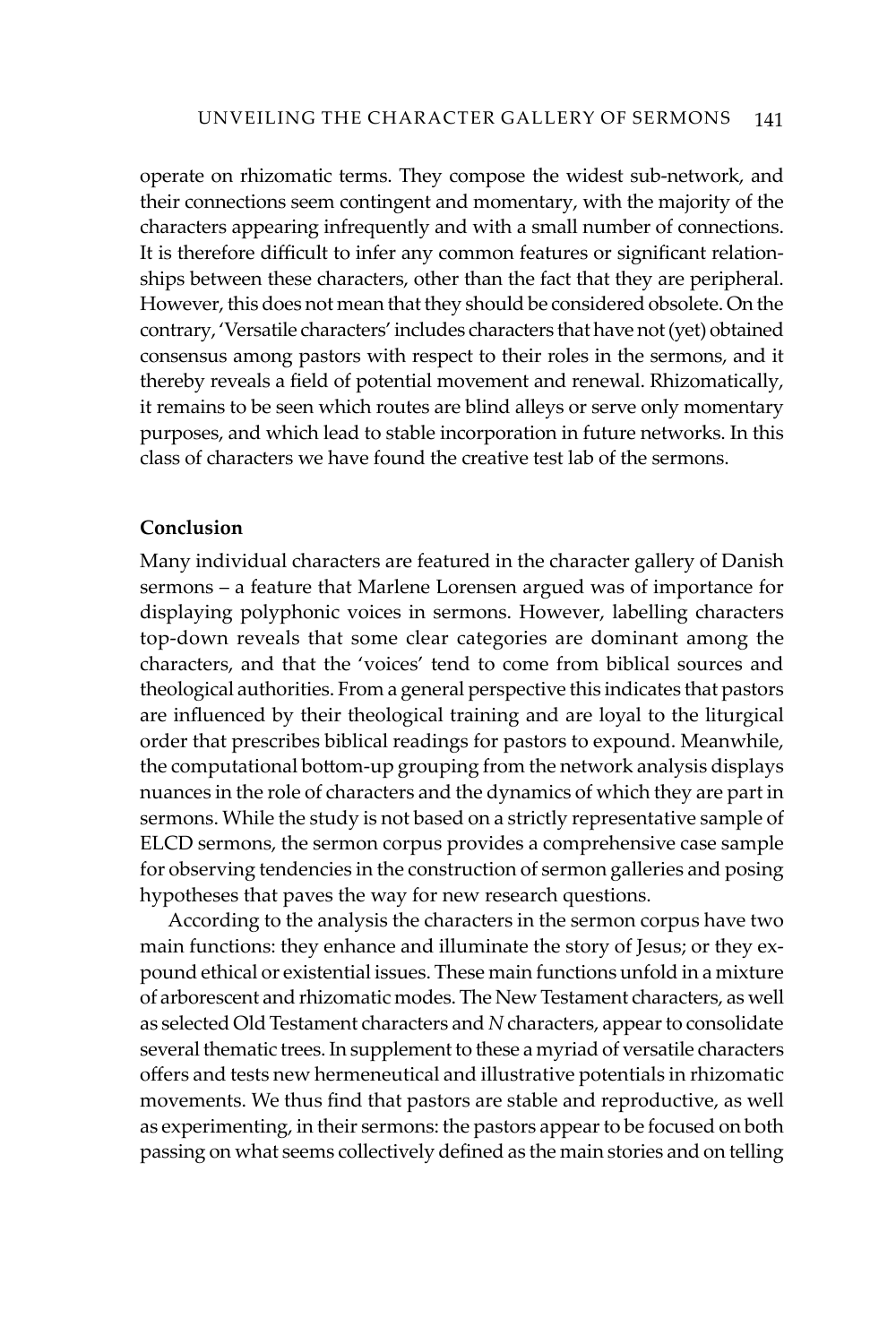these stories in contemporary ways – though perhaps more the former than the latter. The analyses therefore also demonstrate how preaching unfolds a collective dialogue of pastors between the Bible and history. The study is very exploratory, but the type of data and the analytical approach allow new ways of exploring and investigating dialogical dimensions in sermons as opposed to the dialogue between preacher and congregants, which until now has been the dominant perspective of the empirical turn in homiletics. The many sermon documents raise awareness of sermons as historical theological documents that are intertextually linked.

In the character study we have seen that distinct biblical narratives receive the most attention in sermons. Although there is a national selection of biblical pericopes for each of the 69 official church holidays, the analyses show that there is a particularly marked agreement among pastors in focusing on the gospel passages for Christmas and the Trinity season, because these passages are part of delimited clusters in the network. We therefore observe an underlying yet collective consensus among pastors concerning which narratives are particularly important to enhance, and thereby which parts of tradition are particularly important to preserve. Again, this consensus may be due to pastoral training and ecclesial background, but it may also be due to different audiences in church at different times of the year, calling for accentuations of certain biblical sources compared to others. However, the World War II motif in the sermons demonstrates that pastors not only preserve and reproduce a religious tradition but also incorporate a historical event that is not directly associated with biblical narratives and themes in the sermons. This demonstrates a complex dynamic in sermons of reproducing religious tradition, as well as reproducing a changing narrative anchored in both history and society. Following this line of thought, we might interpret the 'Versatile characters' as disparate characters who do not (yet) have links attaching them to general themes or narratives.

\*\*\*

ANNE AGERSNAP holds a PhD in the Study of Religion and is a research assistant at the Centre for Grundtvig Studies at Aarhus University, Denmark. Email: anag@ cas.au.dk

KIRSTINE HELBOE JOHANSEN is associate professor in Practical Theology at Aarhus University, Denmark. Email: kp@cas.au.dk

ROSS DEANS KRISTENSEN-MCLACHLAN is assistant professor in Cognitive Science and Humanities Computing at the Centre for Humanities Computing Aarhus at Aarhus University, Denmark. Email: rdkm@cas.au.dk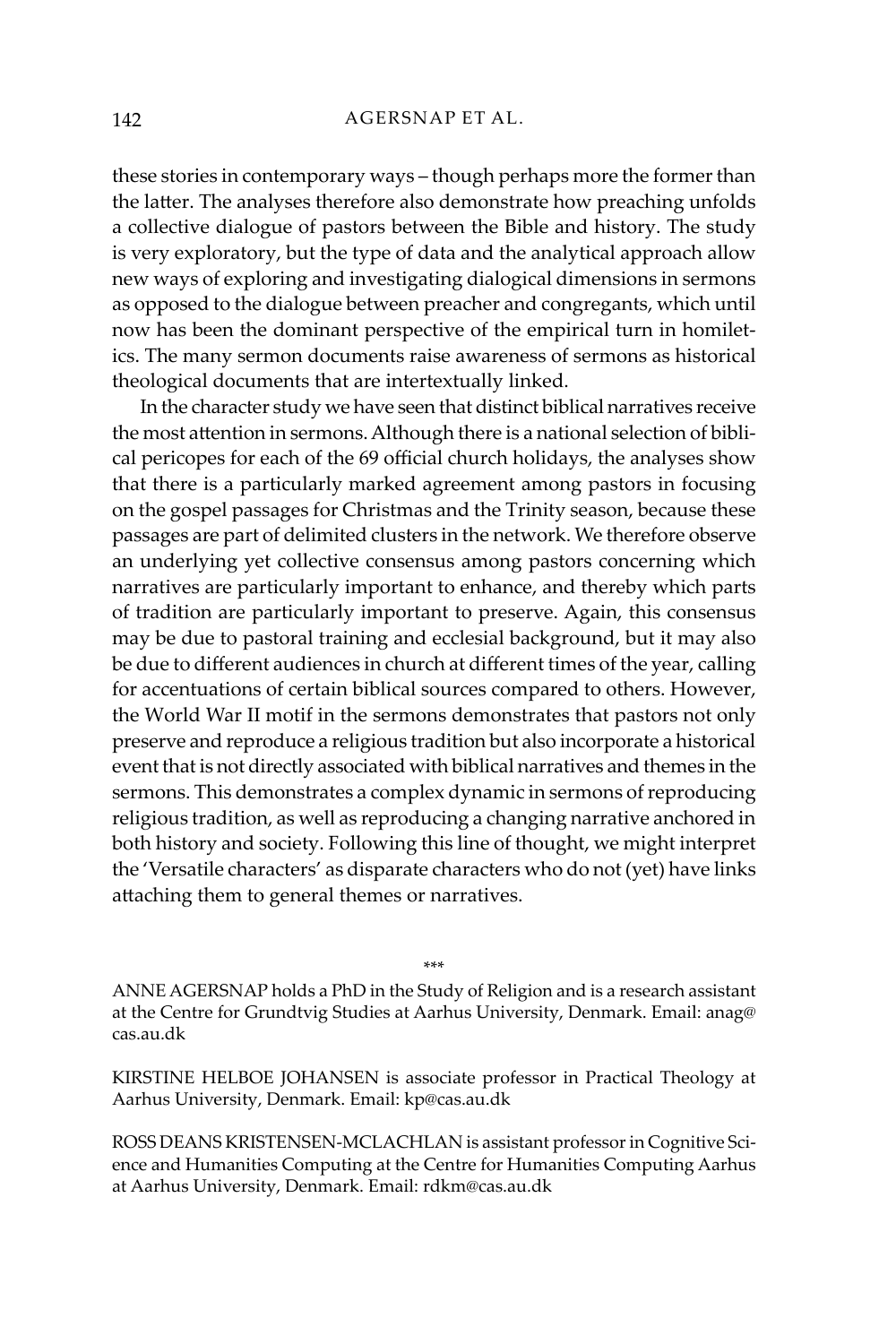### *References*

#### **Agersnap, Anne, Ross D. Kristensen-McLachlan, Kirstine H. Johansen, Uffe Schjødt & Kristoffer L. Nielbo**

2020 Sermons as Data: Introducing a Corpus of 11,955 Danish Sermons. – *Journal of Cultural Analytics* 5(2). DOI: [https://doi.](https://doi.org/10.22148/001c.18238) [org/10.22148/001c.18238](https://doi.org/10.22148/001c.18238).

#### **Agersnap, Anne**

2021 *Collective Testimonies to Christianity and Time: A collection and large-scale text study of 11,955 Danish sermons from 2011–2016*. PhD dissertation, Aarhus University.

#### **Agersnap, Anne & Kirstine Helboe Johansen**

2021 From Linguistic Features to Cultural Patterns: Perspectives from Large-Scale Text Studies of Sermons. *Scandinavian Studies in Language*  12(1), 30–49. DOI: https://doi.org/10.7146/sss.v12i1.130067

#### **Ahnert, Ruth & Sebastian E. Ahnert**

2015 Protestant Letter Networks in the Reign of Mary I: A Quantitative Approach. – *English Literary History* 82(1), 1–33. DOI: 10.1353/ elh.2015.0000

#### **Andersen, Peter B., Jakob Erkmen & Peter Gundelach**

2019 Udviklingen i (ikke)religiøsitet. – Morten Frederiksen (ed.), *Usikker modernitet. Danskernes værdier 1981-2017*, 231–64. Copenhagen: Hans Reitzels Forlag.

#### **Angel, Sivert & Elisabeth T. Johnson**

2019 Preaching and political debate on refugees. *– Studia Theologica - Nordic Journal of Theology* 73(1), 60–88, DOI: 10.1080/0039338X.2019.1596978

#### **Bastian, Mathieu, Sebastien Heymann & Mathieu Jacomy**

2009 Gephi: An Open Source Software for Exploring and Manipulating Networks. – *International AAAI Conference on Weblogs and Social Media*.

#### **Blondel, Vincent D., Jean-Loup Guillaume, Renaud Lambiotte and Etienne Lefebvre**

2008 Fast Unfolding of Communities in Large Networks. – *Journal of Statistical Mechanics: Theory and Experiment* 10, 1–12.

#### **Christoffersen, Lisbet**

2010 State, Church and Religion in Denmark. At the Beginning of the  $21<sup>st</sup>$ Century. – Lisbet Christoffersen, Kjell Å. Modéer, Svend Andersen (eds), *Law & Religion in the 21st Century – Nordic Perspectives*, 145–161. Copenhagen: DJØF Publishing.

#### **Deleuze, Gilles & Félix Guatteri**

1980 *Capitalisme et Schizophrénie [II]. Milles Plateaux*. Paris: Minuit.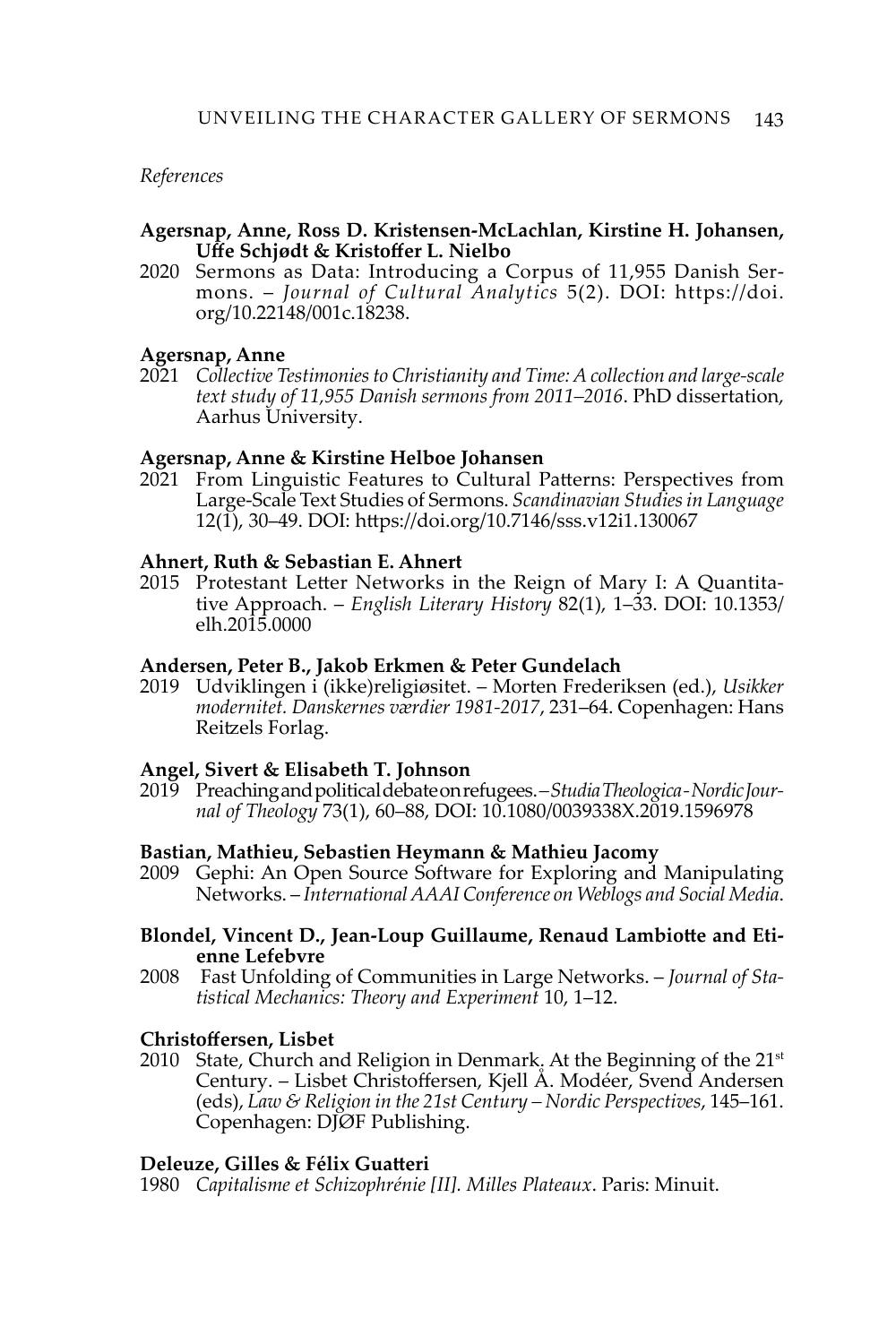1983 *On the Line*. Translated by John Johnston. New York: Semiotext(e).

# **Easley, David & Jon Kleinberg**

2010 *Networks, Crowds, and Markets: Reasoning About a Highly Connected World*. Cambridge: Cambridge University Press.

### **Fischer, Frank, Gilles Dazord, Mathias Göbel, Christopher Kittel and Peer Trilcke**

2017 Le drame comme réseau de relations. Une application de l'analyse automatisée pour l'histoire littéraire du théâtre. – *Revue d'Historiographie du Théâtre* 4, 1–9.

## **Fylling, Hilde**

2015 *Hellige ord i vanlige liv: en studie av kirkegjengeres vurdering av prekener*. Tromsø: Kirkelig utdanningssenter Nord.

#### **Gaarden, Marianne & Marlene R. Lorensen**

2013 Listeners as Authors in Preaching: Empirical and Theoretical Perspectives. – *Homiletic (Online)* 38(1), 28–45.

# **Gaarden, Marianne**

2014 *Den emergente prædiken. En kvalitativ undersøgelse af mødet mellem prædikantens ord og den situerede kirkegænger i gudstjenesten*. PhD dissertation, Aarhus University.

#### **Guthrie, Clifton**

2007 Quantitative Empirical Studies of Preaching: a Review of Methods and Findings. *– Journal of Communication and Religion* 30, 65–117

#### **Henriksen, Johannes**

2014 Kvindelige præster dominerer i folkekirken. – *Kristeligt Dagblad*, 20 November 2014.

#### **Jacomy, Mathieu**

2021 *Situating Visual Network Analysis*. PhD dissertation, Aalborg University.

#### **Jensen, Hans J. L.**

1996 [Teologi, mytologi, ritual - Gudstjenestens tre niveauer](https://pure.au.dk/portal/en/publications/teologi-mytologi-ritual--gudstjenestens-tre-niveauer(00f711f0-d5e5-11da-bee9-02004c4f4f50).html). – *Religion* 1, 53–63.

#### **Jurafsky, Dan & James H. Martin**

2009 *Speech and Language Processing, 2nd ed.* Prentice-Hall: Upper Saddle River, NJ.

#### **Knausgaard, Karl O.**

2013 *Min Kamp 6*. Translated by Sara Koch. Copenhagen: Lindhardt & Ringhof.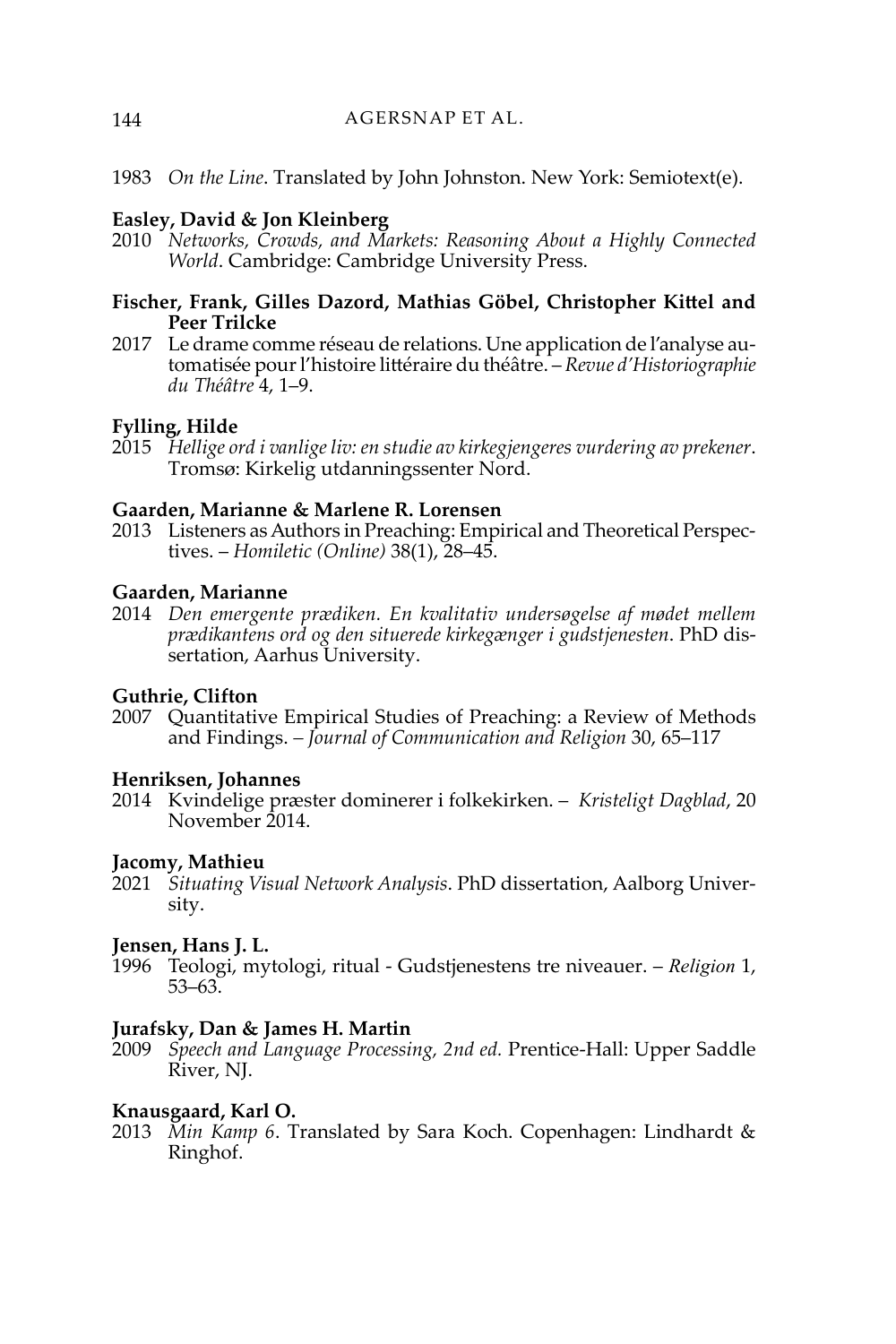2014 Det monofone menneske – Karl Ove Knausgaard (ed.), *Sjælens Amerika*, 47–68. Translated by Charlotte Jørgensen. Copenhagen: Lindhardt & Ringhof.

#### **Langacker, Ronald W.**

2009 *Cognitive Grammar: A Basic Introduction*. Oxford: Oxford University Press.

#### **Lorensen, Marlene R.**

- 2013 *Dialogical Preaching: Bakhtin, Otherness and Homiletics*. Göttingen: Vandenhoeck & Ruprecht.
- 2016 Preaching as Repetition in Times of Transition. *International Journal of Homiletic* 1(1), 34–51.

#### **Lorensen, Marlene R., Tone S. Kaufman, Carina Sundberg, Sivert Angel, Pia N. Christensen, Tron Fagermoen, Elisabeth T. Johnsen, & Linn S. Rystad.**

2017 Preaching in times of the European 'Refugee Crisis': Scandinavian perspectives. – *International Journal of Homiletics* 1(2), 74–100.

#### **Lorensen, Marlene R. & Gitte Buch-Hansen**

2018 Listening to the voices: refugees as co-authors of practical theology. – *Practical Theology* 11(1), 29–41. DOI: [10.1080/1756073X.2017.1415577](https://doi.org/10.1080/1756073X.2017.1415577)

#### **Lorensen, Marlene R. & Kirstine H. Johansen**

2020 Homiletics in the Nordic Countries. – *Praktische Theologie* 55(2), 88–93. <https://doi.org/10.14315/prth-2020-550207>

#### **Malmström, Hans**

- 2014 Engaging the Congregation: The Place of Metadiscourse in Contemporary Preaching. – *Applied Linguistics* 37(4), 561–82.
- 2015a What is your darkness? An empirical study of interrogative practices in sermonic discourse – *International Journal of Practical Theology* 19(2), 247–70.
- 2015b The 'other' voice in preaching: Intertextual form and function in contemporary English sermonic discourse. – *Journal of Communication and Religion* 38(2), 80–99.

#### **McClure, John**

1995 *The Roundtable Pulpit: Where Leadership and Preaching Meet*. Nashville: Abingdon Press.

#### **Moretti, Franco**

2007 *Graphs, Maps, Trees: Abstract Models for Literary History*. London: Verso.

# **Morland, Egil**

2014 *Forkynnelsen i en kampsituasjon: En analyse av Henrik Aubert Seips prekener 1940-45*. PhD dissertation, University of Bergen.